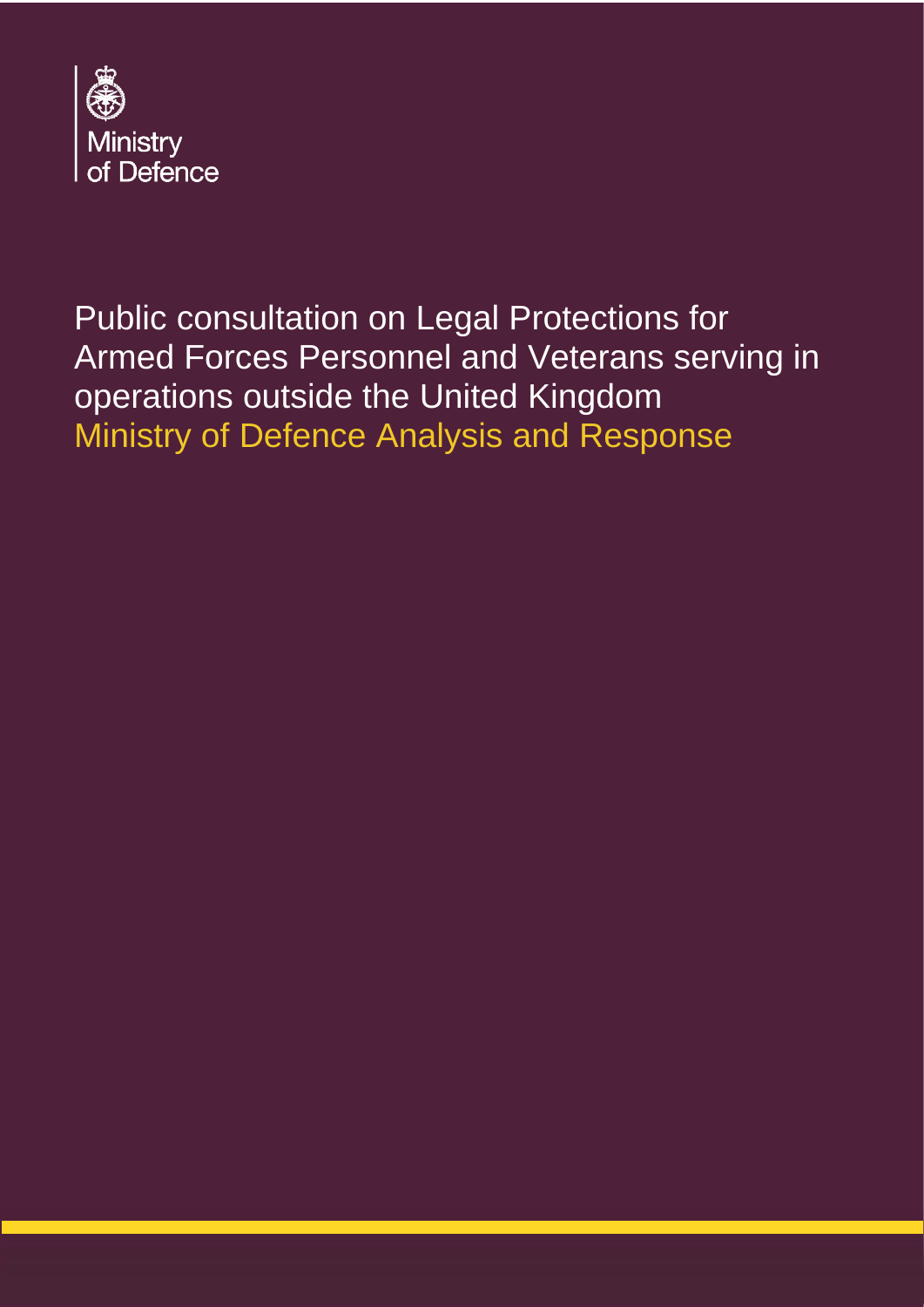# **Overview**

# **Introduction**

The Government has the utmost admiration and respect for the commitment and courage of all those who have served, or who are currently serving, in Her Majesty's Armed Forces.

The Government is also strongly opposed to Service personnel and veterans being subject to the threat of repeated investigations and potential prosecution in connection with historical operations many years after the events in question, the vast majority of whom have served this country with courage and distinction.

The then Secretary of State for Defence, Penny Mordaunt, announced on 21 May 2019 the intention to hold a public consultation on proposals for enhanced legal protections measures for Armed Forces personnel and veterans in relation to overseas operations. While the consultation would only apply to events occurring outside the United Kingdom, the Ministry of Defence would continue to work with the Northern Ireland Office to ensure that Op Banner veterans would be treated fairly in the proposals to address NI legacy issues. This approach would ensure that all Service personnel and veterans, wherever they served, would be provided with protections from repeat and vexatious investigations.

The 12-week public consultation "Legal Protections for Armed Forces Personnel and Veterans serving in operations outside the United Kingdom" was launched on 22 July 2019, and contained two proposals focused on criminal cases, and one focused on non-criminal cases:

- a presumption against prosecution of current or former Armed Forces personnel for alleged offences committed in the course of duty outside the UK more than ten years ago. This measure would in effect raise the threshold to be applied by prosecutors when considering whether a prosecution is genuinely in the public interest in such cases. Two different options were set out in the consultation document for how this measure could be enacted.
- the creation of a new partial defence to murder to ensure that going forward, the law reflects the unique pressures faced by Armed Forces personnel while deployed on operations outside the UK. This would be available to current and former Armed Forces personnel who caused a death in the course of duty outside the UK through using more force than strictly necessary for the purposes of self-defence, providing that the initial decision to use force was justified. If convicted, the defence would reduce a conviction for murder to manslaughter.
- a proposal for a 10-year limitation on the court's discretion to extend the normal time limit for bringing civil claims for personal injury and/or death in relation to historical events outside of the UK.

In the Foreword, the then Secretary of State also noted the intention to derogate from the European Convention on Human Rights ("ECHR") before the Armed Forces embark on significant future military operations, where this is appropriate in the precise circumstances of the operation in question. Any derogation would need to be justified and could only be made from certain Articles of the ECHR.

## 1 Ministry of Defence Analysis and Response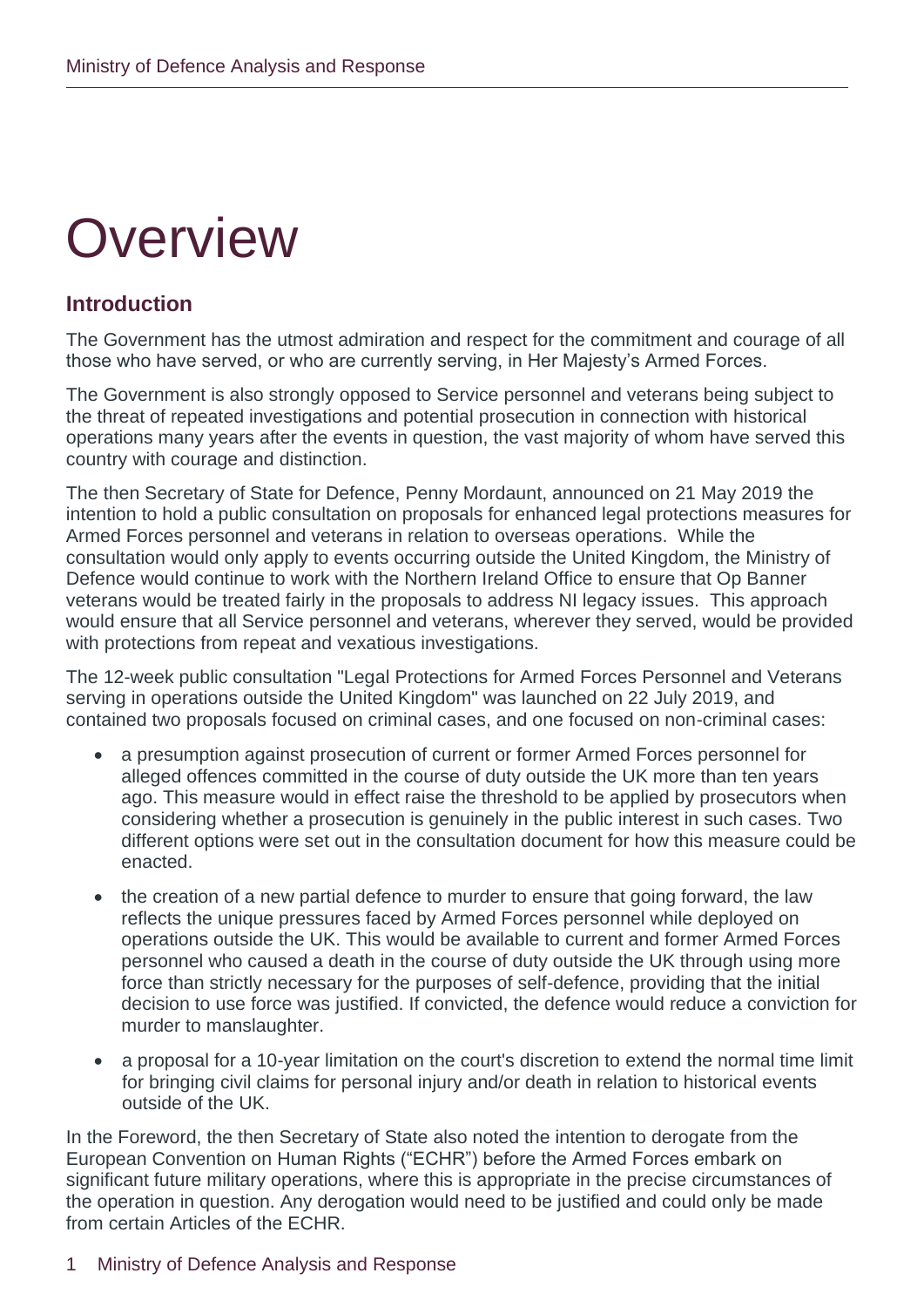There was also a commitment to legislate for delivering better compensation for those injured, or the families of those killed on combat operations. This would seek to establish a no-fault scheme that would pay the same level of compensation as a court would award, thus avoiding the need for Service personnel and their families to have to pursue lengthy and stressful claims in the court.

# **Structure of the consultation**

The consultation document was set out in five sections:

#### **The Foreword**

By the (then) Secretary of State for Defence, the Rt Hon Penny Mordaunt MP.

#### **Section 1**

The Executive Summary, and a brief overview of the contents of the document and its purpose.

#### **Section 2 (Questions 1 to 23)**

The two proposed measures for criminal cases - a statutory presumption against prosecution and a new partial defence to murder. Views were sought on a number of key aspects of the measures, including the scope of the presumption, the length of time which should pass before the presumption would apply, as well as in what circumstances the presumption should not apply.

#### **Section 3 (Questions 24 to 26)**

The non-criminal case proposal for dealing with the challenge of litigation arising from historical events outside the UK - a "longstop" or hard time limit for bringing certain tort claims. Again, views were sought on a number of aspects, including the proper length for such a time limit and the appropriate scope of the measure.

#### **Section 4**

Further information about the consultation, including in respect of Freedom of Information and Data Protection.

## **Responses to the consultation**

Respondents were invited to use the online survey system, which was accessible from the [www.gov.uk/government/consultations](http://www.gov.uk/government/consultations) page, or to respond by email or in hard copy to the Legal Protections Review Team.

Respondents were also invited to confirm:

- if they were a current serving member of the Armed Forces, or a relative of a current serving member of the Armed Forces.
- if they were a veteran, or a relative of a veteran.
- where they lived in England, Wales, Scotland, Northern Ireland or outside of the UK.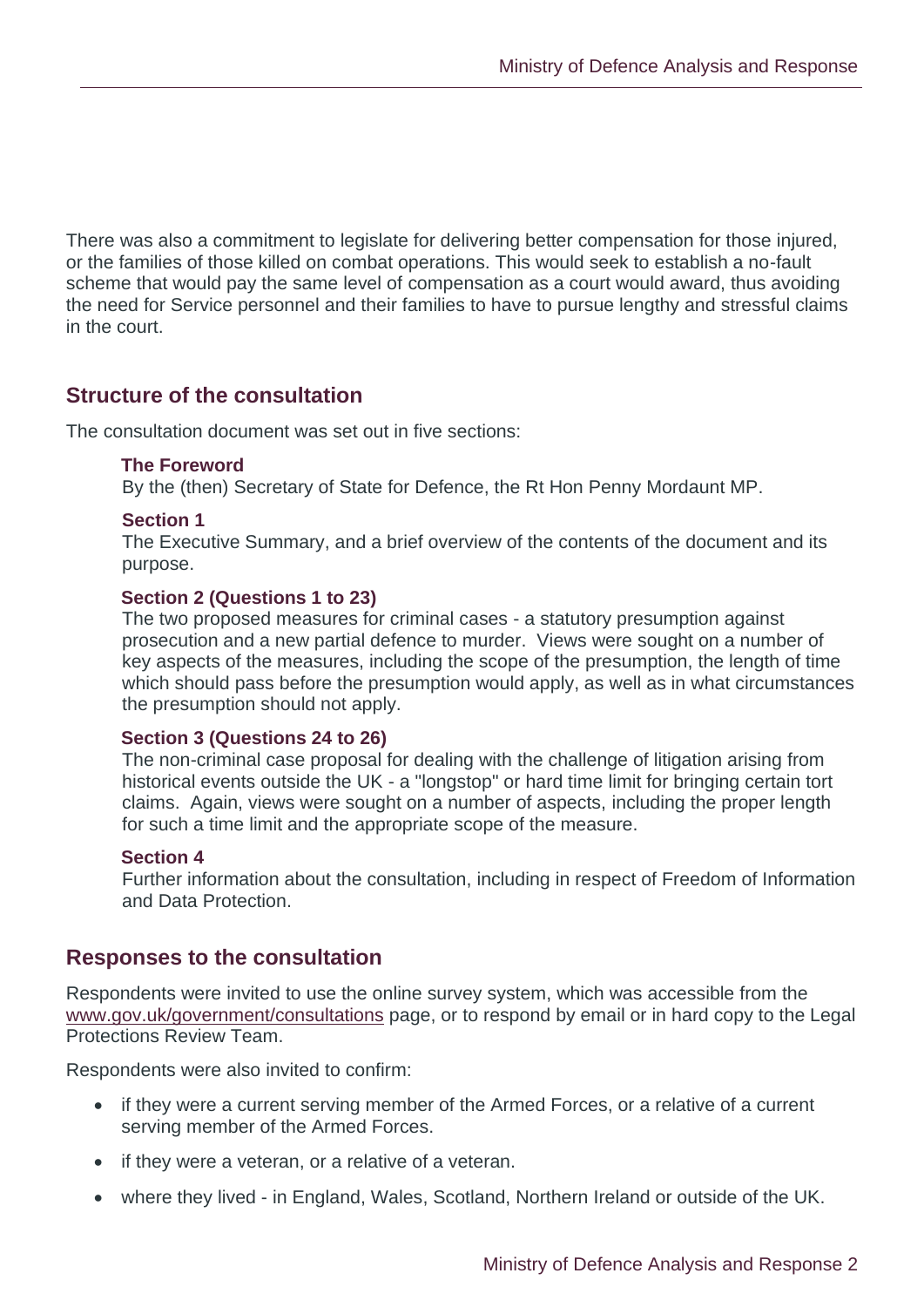• whether they were responding as an individual or on behalf of an organisation (and which organisation).

(These questions were numbered ES1 to ES4 in the online survey system.)

# **Respondent numbers**

| Number of respondents who used the online survey system | 4173 |
|---------------------------------------------------------|------|
| Number of respondents by email                          | 47   |
| Number of respondents in hard copy                      |      |
| Total number of respondents                             | 4223 |

# **Analysis of the responses to the Consultation**

The online survey system captured the number of responses to each of the "Yes or No" (or similar) questions, and the textual comments. Responses by email or in hard copy have then been manually incorporated.

We have identified the key themes in the textual comments provided by respondents. Wherever possible, we have captured themes which are directly related to each specific question. A MOD response is provided against each question set to explain how we have reflected on the comments received and key themes arising from them.

Where respondents made more general comments, we have captured these separately (see "B - General comments included in consultation responses").

# **Outcome of the public consultation**

The Conservative Party's manifesto 2019 included the commitment to legislate to prevent vexatious claims being brought against the Armed Forces. In line with this commitment, and the Conservative election commitment to legislate within the first 100 days, the Overseas Operations (Service Personnel and Veterans) Bill was introduced to the House of Commons on 18 March 2020. The MOD's analysis of the responses to the public consultation helped to guide the Government's thinking and to shape the measures contained in this Bill.

On the same day that the Bill was introduced, the Secretary of State for Northern Ireland laid a written statement in the House setting out that the legacy of the past in Northern Ireland will be addressed in a way that focuses on reconciliation, delivers for victims, and ends the cycle of reinvestigations into the Troubles in NI that has failed victims and veterans alike - ensuring equal treatment of NI veterans and those who served overseas.

The Overseas Operations (Service Personnel and Veterans) Bill includes a 'triple lock' of protections that will give Service personnel and veterans greater certainty that the unique pressures placed on them during overseas operations will be taken into account when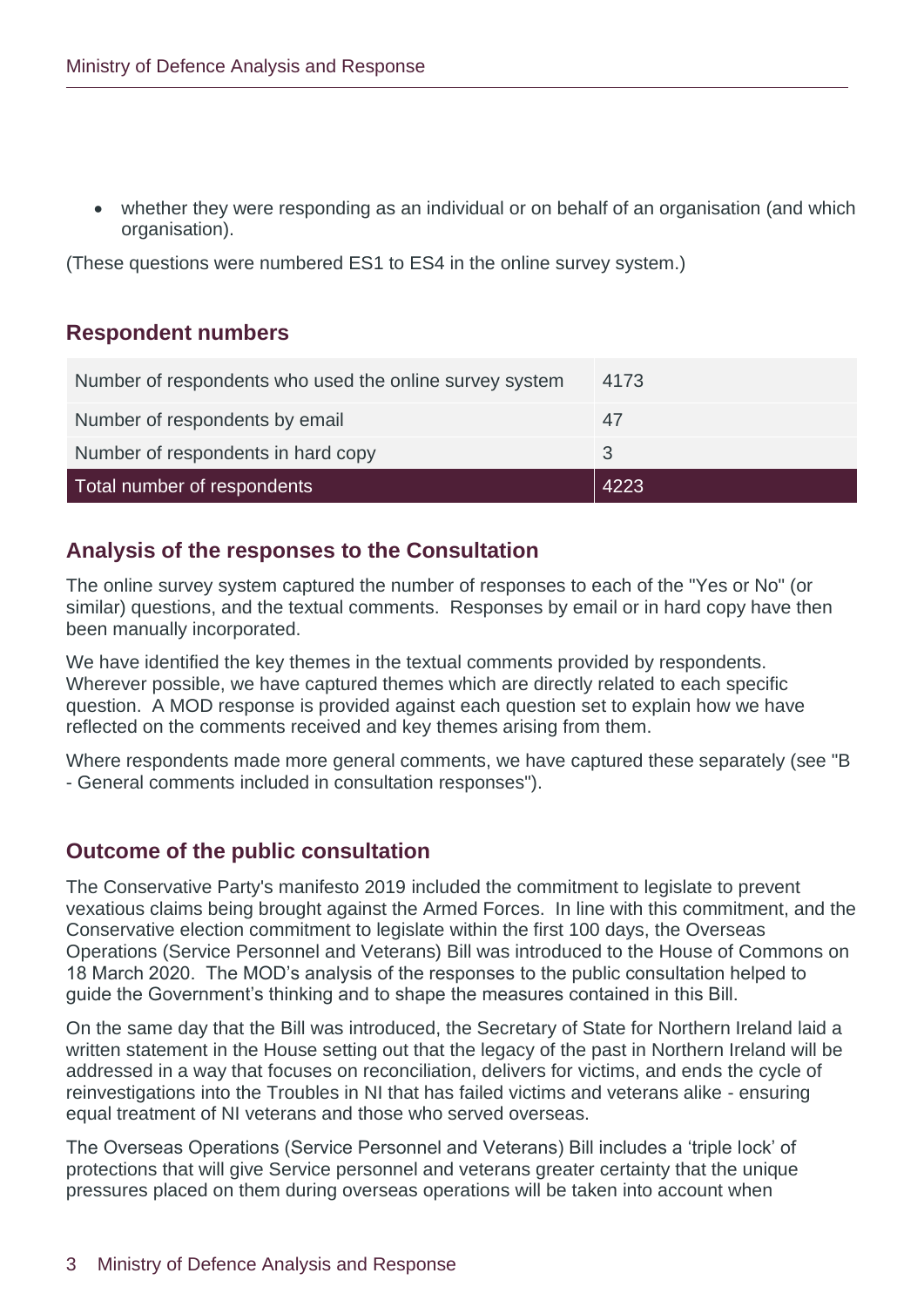prosecutors are deciding whether to prosecute for alleged historical offences. This 'triple lock' consists of:

- a presumption that once five years have elapsed from the date of an incident, it is to be exceptional for a prosecutor to determine that a Service person or veteran should be prosecuted for alleged offences that occurred on operations outside the British Isles;
- a requirement that when deciding whether proceedings should be brought or continued, a prosecutor must give particular weight to certain matters, including the public interest in finality in cases where there has been a previous investigation and no compelling new evidence has become available; and,
- a requirement that the consent of the Attorney General or, in the case of Northern Ireland, the Advocate General, must be obtained before a prosecution can proceed. In these cases, the Attorney General or Advocate General will be acting independently of Government, as guardian of the public interest. This does not extend to Scotland given that all criminal prosecution decisions in Scotland are taken by or on behalf of the Lord Advocate in the public interest.

The Bill also includes an absolute 6-year limitation longstop for personal injury and death claims in respect of overseas military operations, and further factors for the court to consider when exercising its discretion to extend the normal time limit of three years for bringing such claims.

In addition, and while not consulted on, the Bill also includes measures for:

- a requirement for the Secretary of State to consider, in the case of significant military operations, whether it is appropriate to derogate from certain rights in the ECHR in light of the situation at the time; and,
- an absolute 6-year limitation longstop for claims under the HRA in respect of overseas military operations, and factors for the court to consider when exercising its discretion to extend the normal time limit of one year for bringing such claims.

The Better Combat Compensation Scheme, noted in the Foreword of the consultation document, is not being taken forward in legislation at this time. Claims in relation to Armed Forces personnel injured or killed can still be brought either through the Armed Forces Compensation Scheme or (except where they are barred under the principle of combat immunity) through the courts.

With regard to the proposed new partial defence to murder, we recognise that this is a very complex area of law. We are working through all the possible options to determine the most appropriate and effective way of understanding and addressing this particular concern.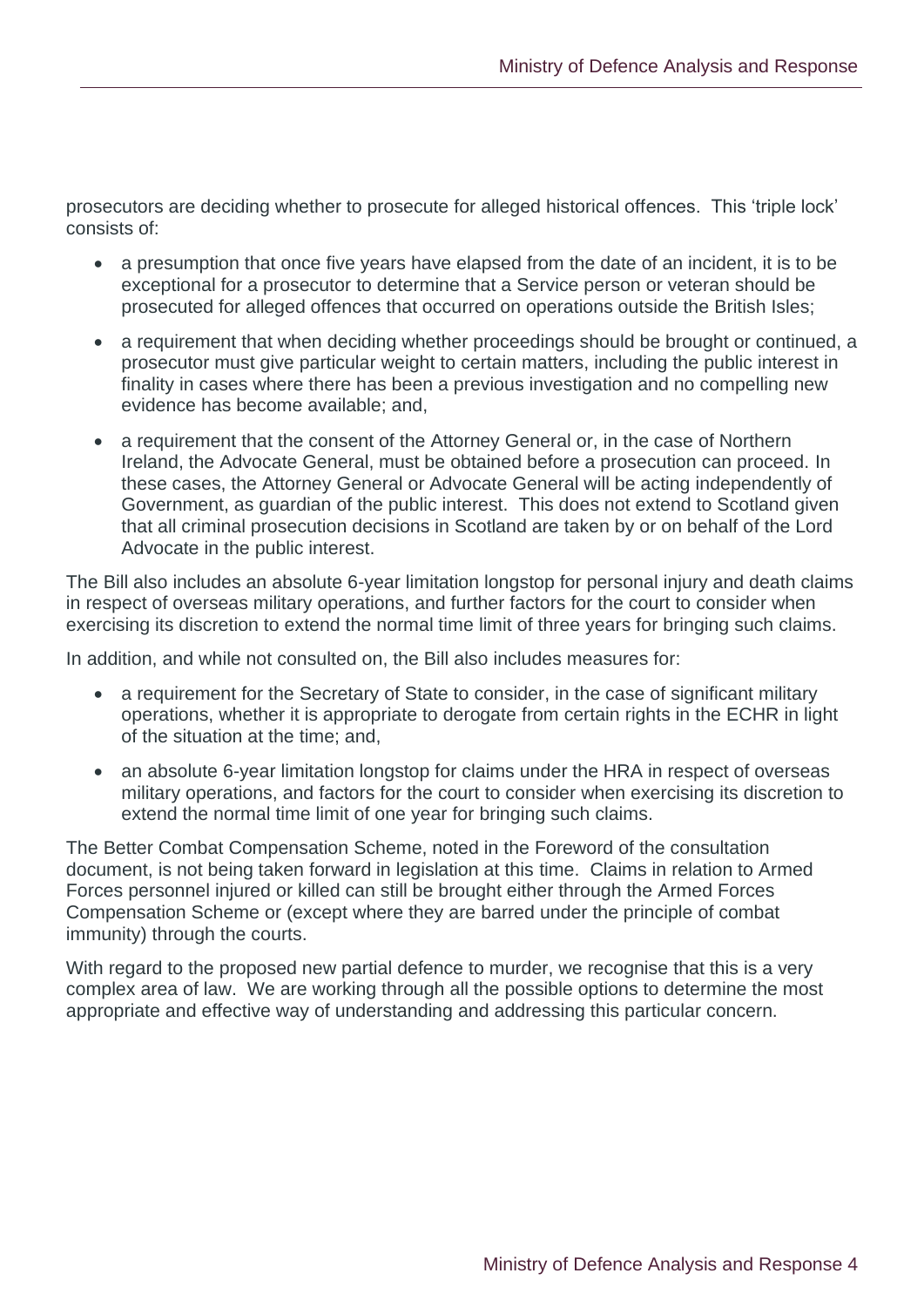# **Contents**

| Section 2 – Legal protections for Armed Forces personnel and veterans – proposals for |  |
|---------------------------------------------------------------------------------------|--|
|                                                                                       |  |
|                                                                                       |  |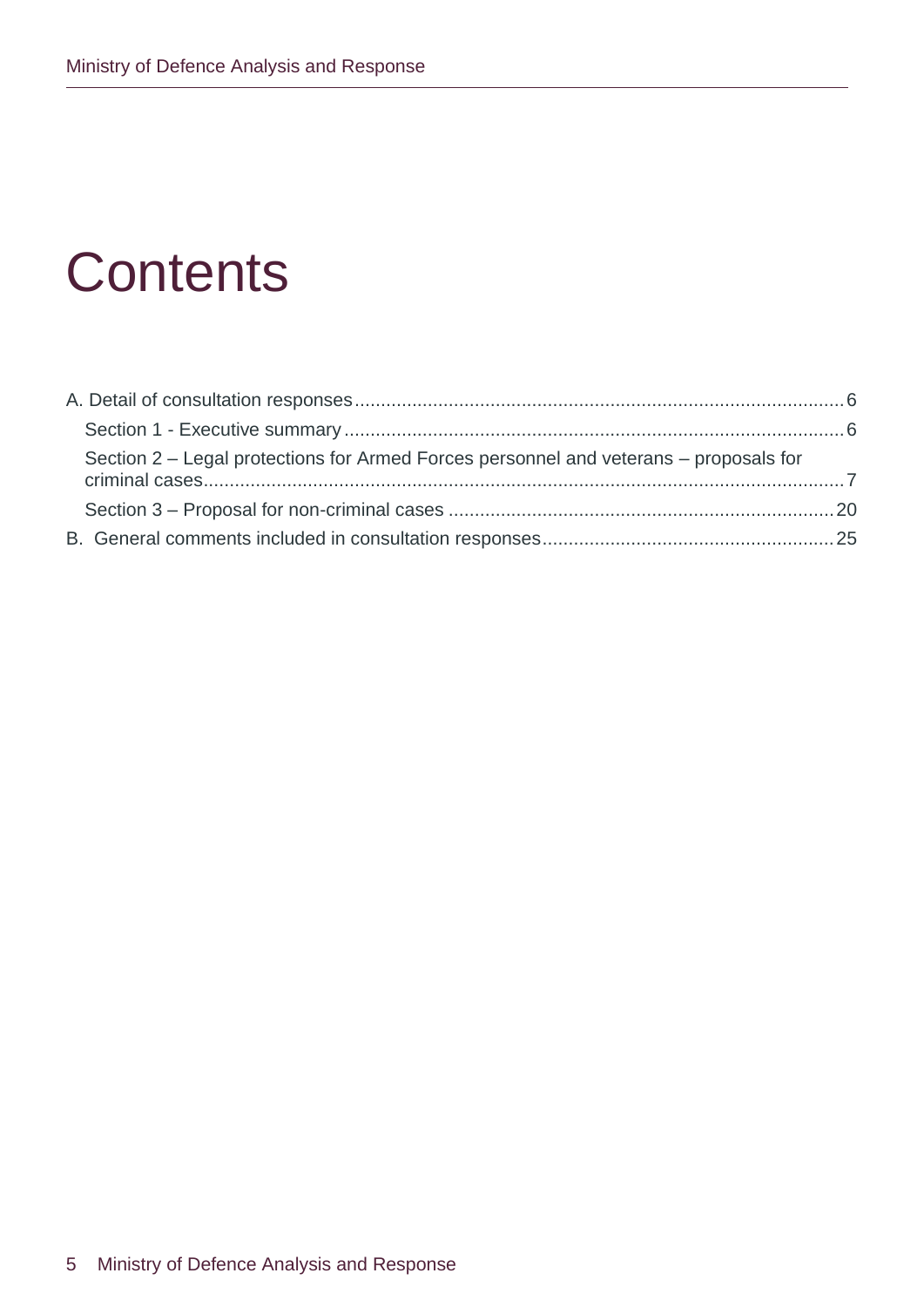# <span id="page-6-0"></span>A. Detail of consultation responses

# <span id="page-6-1"></span>**Section 1 - Executive Summary**

ES1. Are you a current serving member of the Armed Forces, or a relative of a current serving member of the Armed Forces?

| Number of respondents to question | 3271       |
|-----------------------------------|------------|
| <b>Responded Yes</b>              | 1488 (46%) |
| Responded No                      | 1783       |

#### ES2. Are you a veteran, or a relative of a veteran?

| Number of respondents to question | 3279       |
|-----------------------------------|------------|
| <b>Responded Yes</b>              | 2261 (69%) |
| Responded No                      | 1018       |

3749 out of a total of 4173 survey respondents (90%) identified themselves as either serving military or a veteran, or as a relation of either.

In order to determine whether this number has been inflated as a result of possible doublecounting, 10% of the responses to ES1 and ES2 were (randomly) checked to see how many respondents had answered "yes" to both questions (i.e. that they were serving personnel and a relative of a veteran) - and 12% had done so. Taking this as a percentage of the total number of respondents to these questions, would suggest that approximately 450 responses out of 3749 could fall into this category.

#### ES3. Where do you live?

| Number of respondents to question | 3305       |
|-----------------------------------|------------|
| <b>Responded England</b>          | 2455 (74%) |
| <b>Responded Wales</b>            | 132 (4%)   |
| <b>Responded Scotland</b>         | 365 (11%)  |
| <b>Responded Northern Ireland</b> | 182 (6%)   |
| Responded Outside of the UK       | 171(5%)    |

Respondents overwhelmingly lived in England, followed by Scotland, NI, overseas and Wales.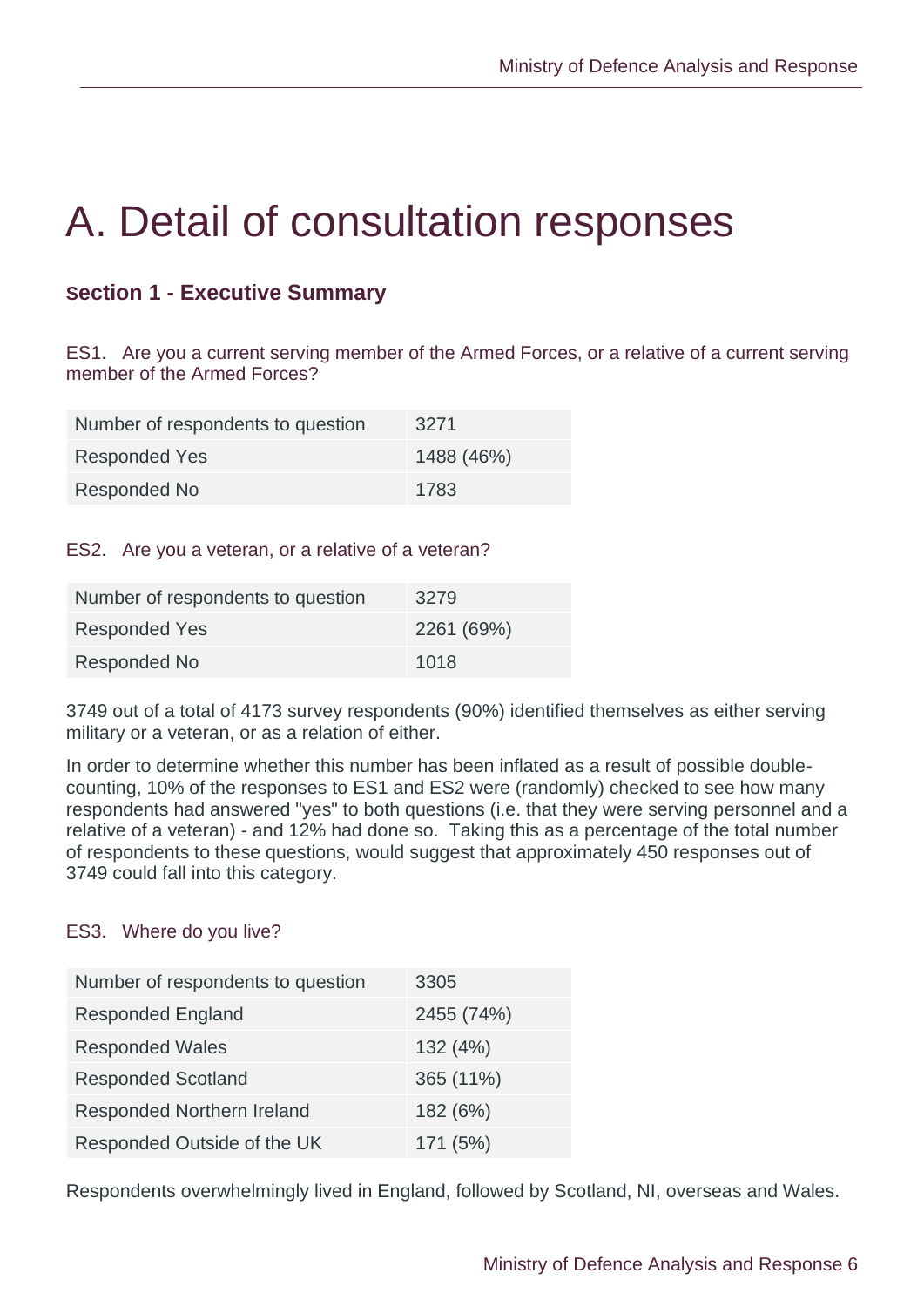ES4. Are you responding as an individual or on behalf of an organisation, and which organisation that is?

| Number of respondents to question      | 3303       |
|----------------------------------------|------------|
| Responded as an individual             | 3218 (97%) |
| Responded on behalf of an organisation | 85 (3%)    |

318 (10%) of the respondents to this question also chose to provide further comments. Organisations represented by respondents included: Royal Dragoon Guards Regimental Association, Doncaster Council, The Queen's Regimental Association, Royal British Legion, The Royal Welch Fusiliers Comrades Association, and a number of branches of the Parachute Regimental Association. Where respondents chose to enter more general comments about legal protections and the consultation in this text box, these responses were included with the responses to Question 2 (which sought general views on legal protections).

# <span id="page-7-0"></span>**Section 2 – Legal protections for Armed Forces personnel and veterans – proposals for criminal cases**

Q1. Do you agree with this view [that the Government believes change is needed to afford Armed Forces personnel and veterans greater protection from the threat of prosecution for alleged historical offences committed in the course of duty outside the UK]?

| Number of respondents to question | 2745       |
|-----------------------------------|------------|
| <b>Responded Yes:</b>             | 2438 (89%) |
| Responded No:                     | 189        |
| <b>Responded Don't Know</b>       | 118        |

#### Q2. Please tell us why you think this.

1863 respondents chose to provide comments online, with a further 23 responses received by email. 100 general comments entered under ES4 have also been included here for analysis purposes. The most frequently occurring comments were around a perceived failure to 'draw a line' on historical allegations, and in particular:

- that it is unfair for the threat of prosecution to be left hanging over the heads of serving personnel and veterans for years after an operation, given the nature of the environment in which they operate, where split-second decisions need to be made;
- the threat of repeat investigations and historic/recurring allegations can have a detrimental impact on wellbeing;
- investigations/prosecutions should take place as close to the offence as possible, not years later when memories have faded; evidence has been lost; and societal 'norms'/context has changed, making what was tolerable at the time intolerable by

## 7 Ministry of Defence Analysis and Response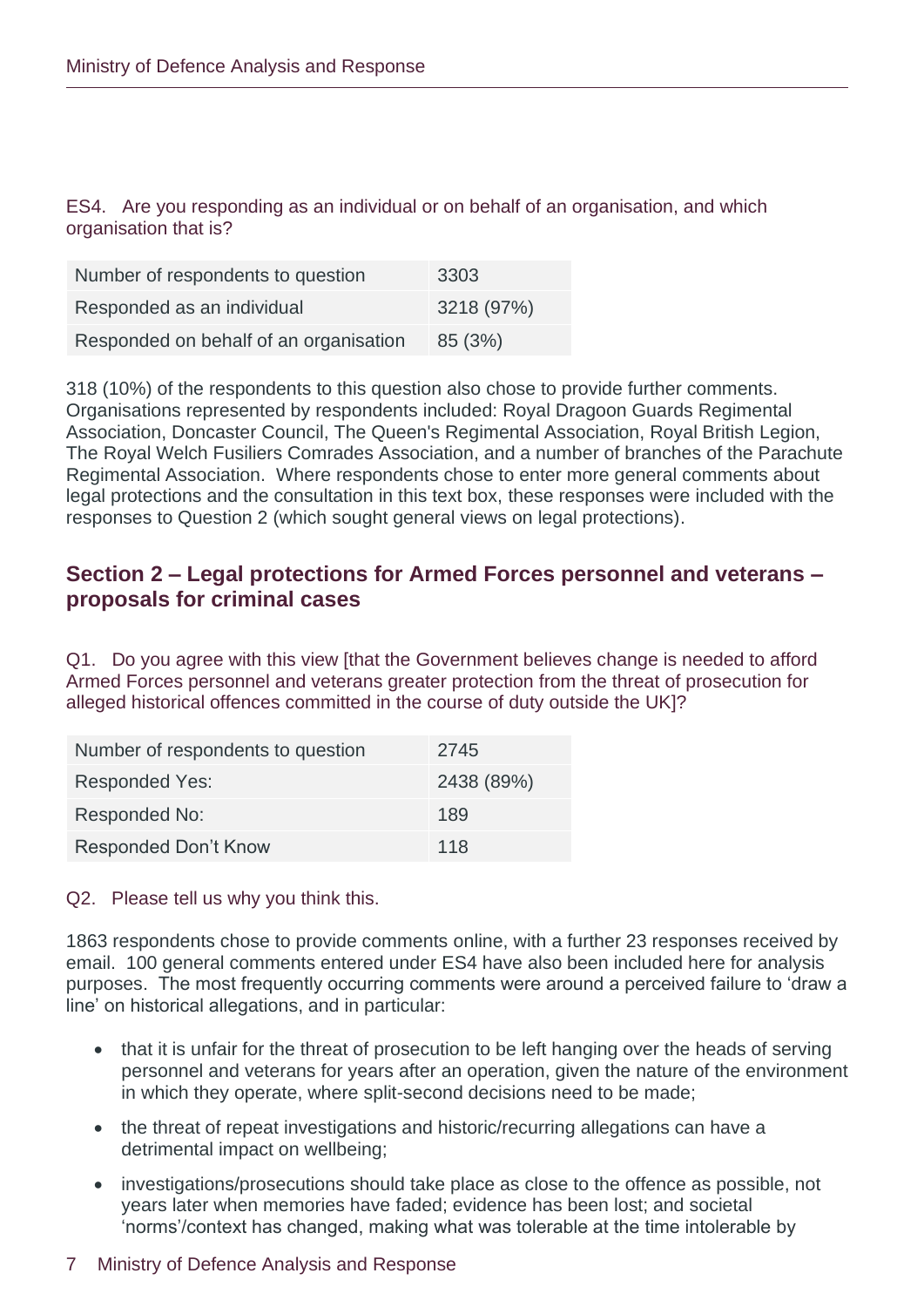current standards. Judgement should also not be made by an individual who has no understanding of the operational context in which the offence occurred;

- the potential for unproven allegations, which hang over members of the Armed Forces and veterans for an extended period of time, to impact on recruitment, retention and operational effectiveness; and
- if not resolved, 'ambulance chasing' lawyers will continue to hound Service personnel and veterans.

There were also many comments in support of the notion that once a Service person has been investigated, the conclusions drawn by that investigation should be treated as being final unless there are compelling reasons for revisiting the case, such as new evidence emerging. However, there were more comments stating that after the first investigation, that should be the end of the matter, with some explicitly saying that if no charges were brought, that should be it.

Of the respondents who disagreed with the view that the Armed Forces should be afforded greater protection from the threat of prosecution for alleged historical offences, the most frequently occurring concerns were:

- The policy is one-sided and creates a different law for one small group of people; it was queried how would this relate to other services such as the Police.
- UK Armed Forces personnel should not be above the law or given special status in law; and they must be answerable to the law like everyone else.
- UK Armed Forces must be seen to act with integrity and be held to account; any lowering of standards is contrary to the professionalism of the British Army; UK Armed Forces have a moral responsibility to operate within the law.
- Protection may embolden individuals to act unlawfully knowing that there are constraints which will hinder future legal processes.
- Better investigations are required.

#### **MOD response**

We welcome the overwhelming support for the proposal to provide greater protection for our Service personnel and veterans in relation to allegations arising from historical overseas operations.

We will continue to expect the highest standards of our Service personnel. None of the measures in the Overseas Operations (Service Personnel and Veterans) Bill erode the rule of law or prevent military personnel who break the law from being held to account. Neither do the measures seek to excuse poor behaviour by Service personnel, and credible allegations of wrongdoing will continue to be investigated and, where appropriate, prosecuted.

We are not suggesting that our Armed Forces should be above the law. Members of the Armed Forces are subject to both civil law and Service law and have a duty to uphold both, wherever they are serving in the world.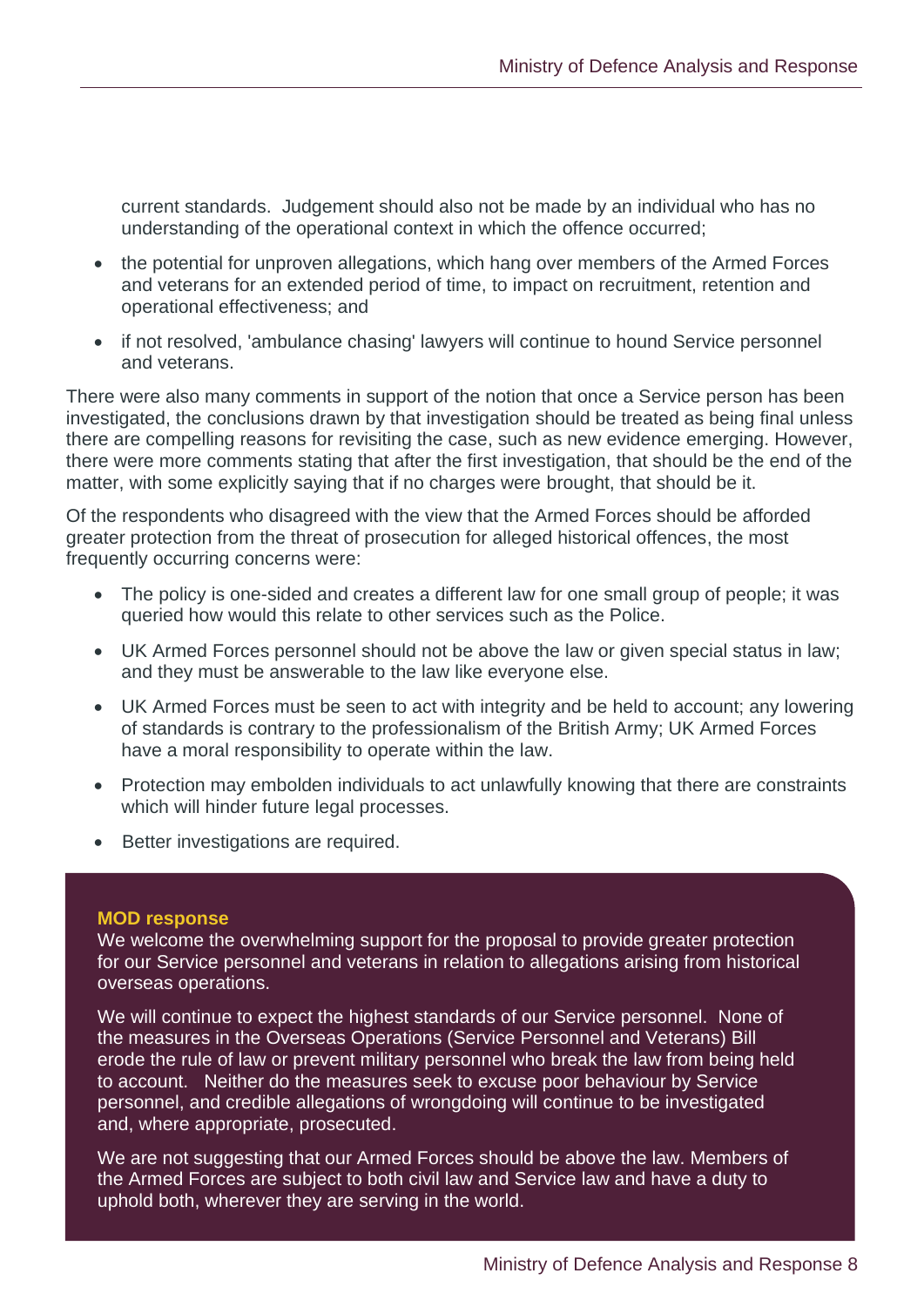The Armed Forces rely on the maintenance of discipline to ensure that they can operate effectively, and we do not consider that the measures in the Bill will lead to a culture of impunity or undermine military discipline.

*Statutory presumption against prosecution*

Q3. Do you agree with our proposals for who should be covered by this [presumption against prosecution] measure?

| Number of respondents to question | 1567       |
|-----------------------------------|------------|
| <b>Responded Yes:</b>             | 1293 (82%) |
| Responded No:                     | -274       |

Q4. Do you agree that the measure should not cover alleged offences committed against members of the UK Armed Forces, or against UK Crown Servants?

| Number of respondents to question | 1544       |
|-----------------------------------|------------|
| Responded Yes:                    | 1086 (70%) |
| Responded No:                     | 458 (30%)  |

#### Q5. Please tell us why you think this.

While high percentages of respondents agreed with the proposals at both Q3 and Q4, 86 of the 897 respondents who chose to provide comments disagreed with the proposal that the presumption would not apply to alleged offences committed by other Crown Servants or by Defence Contractors, and felt that the measure should apply to these parties if their role is in support of the Crown.

There also appeared to be come confusion concerning the proposal that the measure should not apply to offences committed by Armed Forces personnel against fellow personnel. While there was some reference to "blue on blue" incidents, other comments focused on offences against UK forces by terrorist organisations and enemy combatants, as well as incidents between UK personnel such as bullying, harassment, drunken behaviour etc.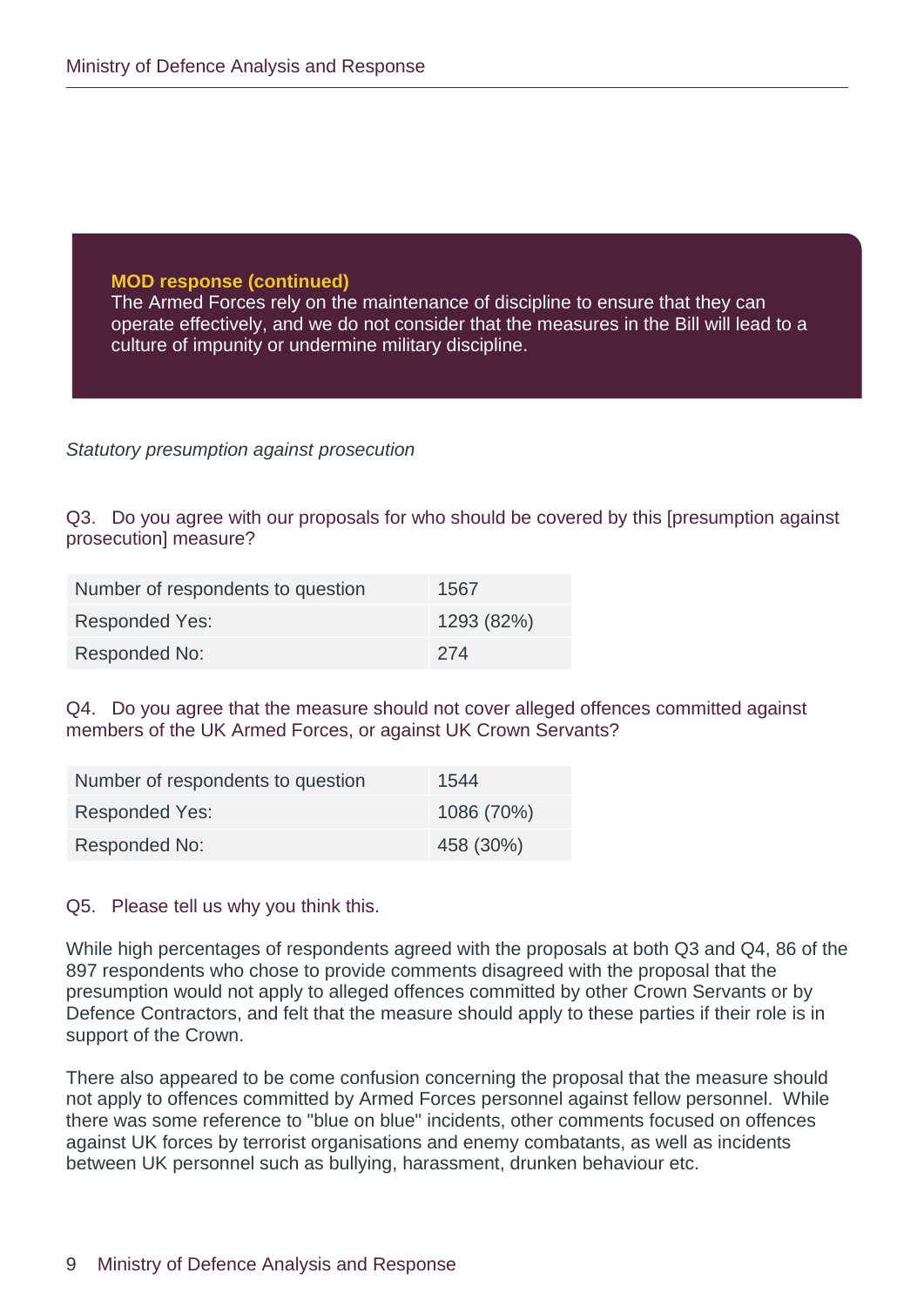The presumption against prosecution measure contained in the Overseas Operations (Service Personnel and Veterans) Bill applies to members of the regular or reserve forces and members of a British Overseas Territory Force (when operating as part of UK Forces). It does not apply to other Crown Servants or Defence Contractors, because although we do deploy them in support of our Armed Forces during overseas operations, they are not generally deployed on front line military operations and are not ordinarily exposed to the same risks and dangers as Service personnel.

The measure does not apply to alleged offences against fellow Service personnel (including members of a British Overseas Territory Force when serving with UK Forces) or Crown Servants because it is highly unlikely that Service personnel would face attack by their own colleagues or Crown Servants (who are often in a theatre of operations in support of the Armed Forces). As a result, the justification for the additional protection provided by the statutory presumption would not be present in such cases.

Q6. Do you agree with our proposals for the circumstances in which the measure should apply?

| Number of respondents to question | 1518       |
|-----------------------------------|------------|
| <b>Responded Yes:</b>             | 1139 (75%) |
| Responded No:                     | 379        |

Q7. Please tell us why you think this, and in particular whether you have any alternative suggestions for the circumstances in which the measure should apply [military operations overseas more than 10 years ago, but not when personnel are "off duty"]?

831 respondents chose to provide comments. The majority of comments were supportive of retrospective application, but others had concerns that the measure could be seen as an attempt to cover up the past. The majority of comments concerning the qualifying time period supported the need for it but suggested it should be less than 10 years

Concerns were also expressed as to how "off-duty" would be defined, that Service personnel are never truly "off-duty" when they are on operations, and that there is the potential for individuals to find themselves in an active combat situation when they are "off duty". A number of respondents commented that the measure should apply in the UK, and to Northern Ireland in particular.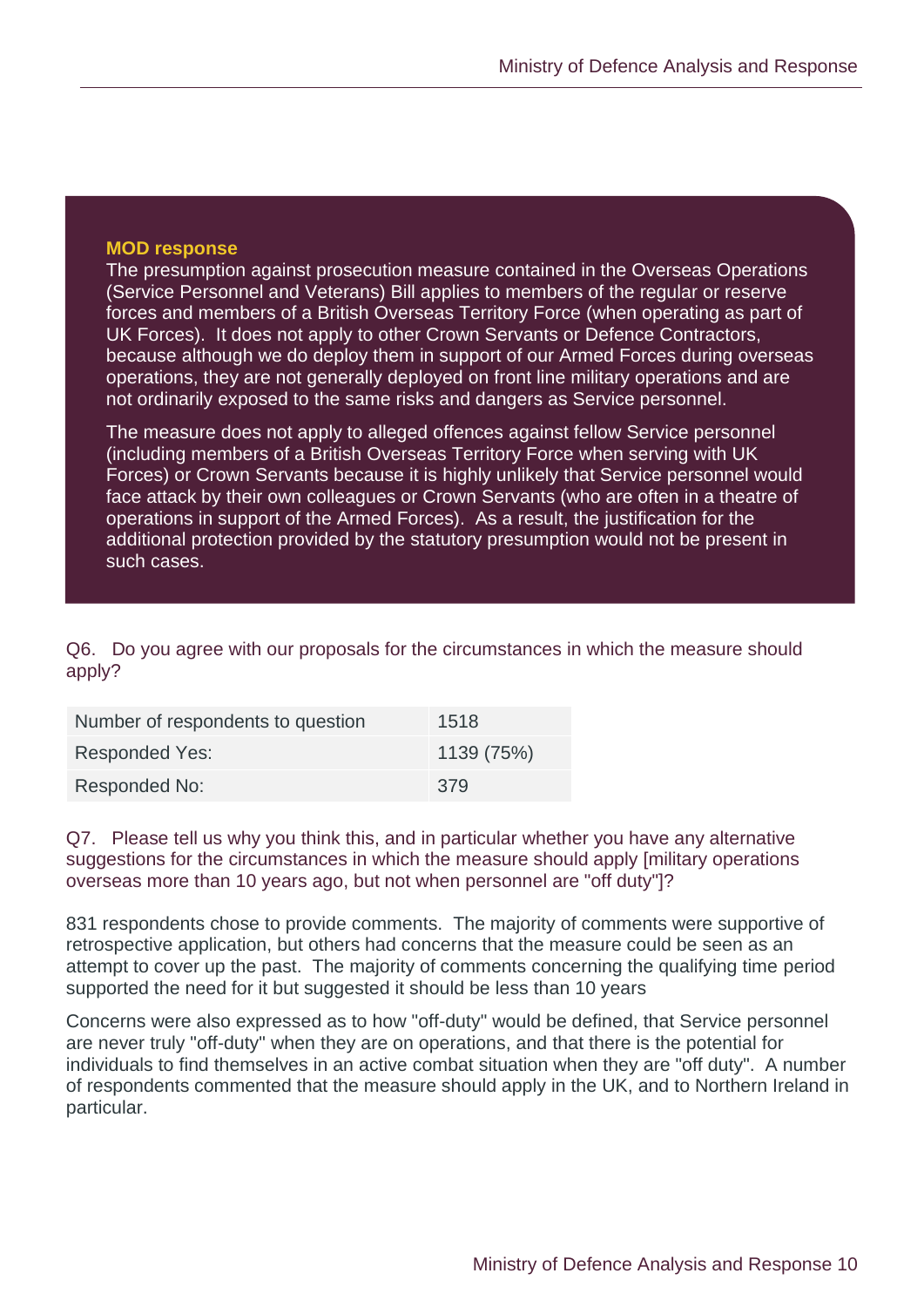The presumption against prosecution measure contained in the Overseas Operations (Service Personnel and Veterans) Bill applies only to alleged offences committed by Service personnel when deployed on operations overseas (outside of the British Islands).

The measures in the Bill are not an attempt to cover up events in the past. The presumption against prosecution is not an amnesty or a statute of limitations. It does not prevent an investigation into credible allegations of wrongdoing in the past, nor does it prevent the independent prosecutor from determining that a case should go forward to prosecution (subject to the consent of the Attorney General, acting independently of government, as the guardian of the public interest).

We have not sought to narrow the measure to "on duty", as we recognise that Service personnel are generally not "off duty" during an overseas operation.

#### Q8. Do you agree that ten years is an appropriate qualifying time?

| Number of respondents to question | 1510      |
|-----------------------------------|-----------|
| Responded Yes:                    | 911 (60%) |
| Responded No:                     | 599       |

Q9. Do you agree that the measure should apply regardless of how long ago the relevant events occurred?

| Number of respondents to question | 1517        |
|-----------------------------------|-------------|
| Responded Yes:                    | $912(60\%)$ |
| Responded No:                     | 605         |

#### Q10. Please provide further explanatory comments, as necessary.

708 respondents chose to provide comments. As for Q7, many comments were not supportive of the 10-year timeframe, with concerns that a 10-year period was too long, as memories can fade, evidence tends to deteriorate and the context of events changes. It was also felt to be too long to have the threat of prosecution hanging over a Service person's head. Many felt that 10 years was an arbitrary figure. Time periods of less than 10 years were suggested, with the most popular suggested alternative being 5 years.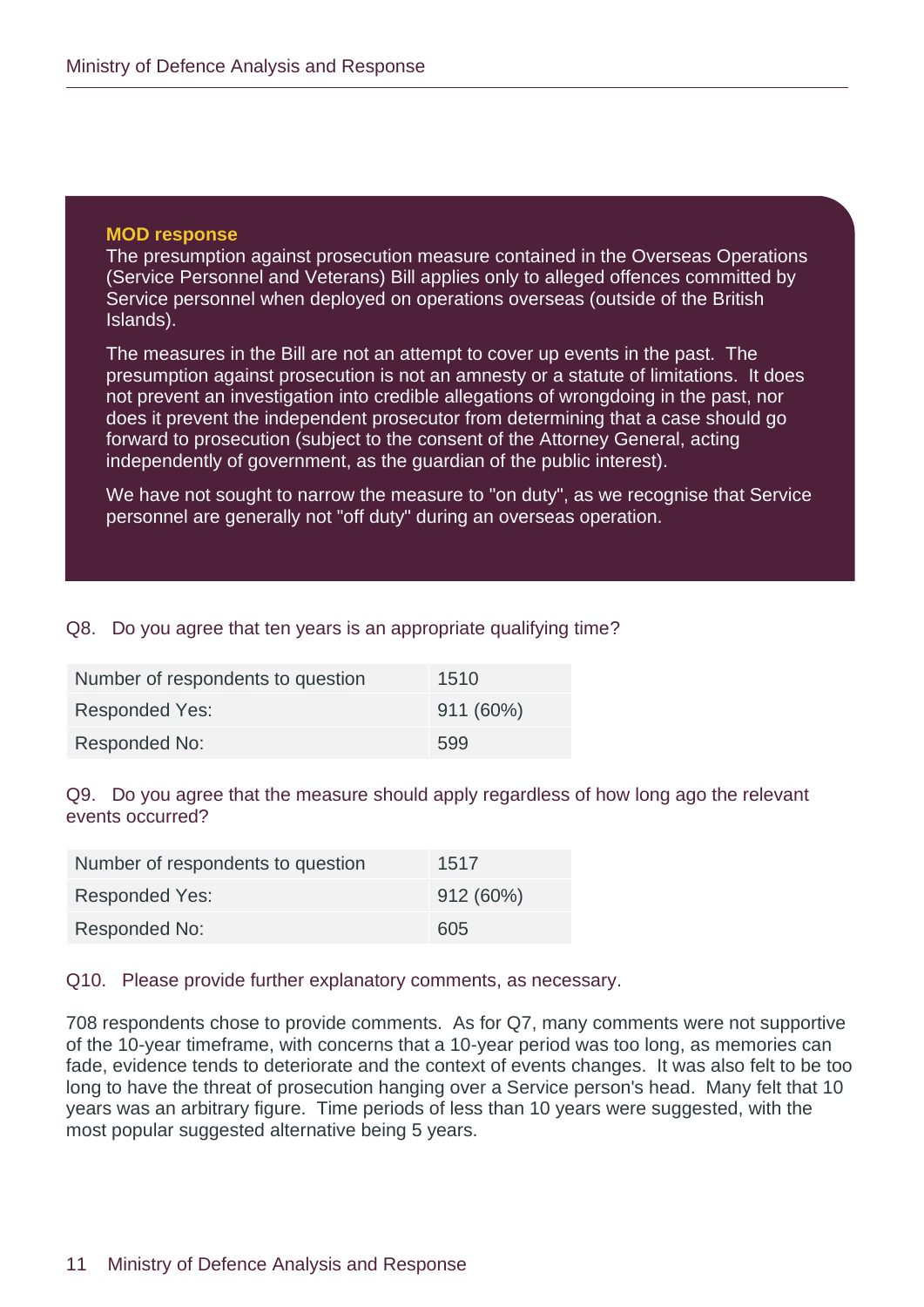We have considered carefully the responses to these questions. While there was strong support for a ten-year timeframe (Q8), there was equally strong support for the measure to apply regardless of how long ago the relevant incident occurred (Q9). We also took note of the strong views in the explanatory comments that ten years was too long a period to wait for the measure to apply, given the impact that historical allegations can have on a Service person's/veteran's mental health and wellbeing.

As the issue we are seeking to address relates to historical alleged offences, we did not feel able to apply the presumption without a timeframe; but given the strength of the views expressed, we felt that a timeframe of less than ten years would be more appropriate. The presumption measure within the Bill therefore applies five years after the alleged offence/event.

#### Q11. Do you agree with our proposal that the presumption should apply to all offences?

| Number of respondents to question | 1511       |
|-----------------------------------|------------|
| Responded Yes:                    | 1052 (70%) |
| Responded No:                     | 459        |

#### Q12. Are there any offences which you think should be excluded from the measure?

| Number of respondents to question | 1504      |
|-----------------------------------|-----------|
| Responded Yes:                    | 570       |
| Responded No:                     | 934 (62%) |

#### Q13. Please tell us why you think this.

While Q11 is strongly supportive of the presumption applying to all offences, 38% of respondents to Q12 considered that some offences should be excluded from the measure. 879 respondents chose to provide explanatory comments, many of which suggested that sexual offences (including rape and paedophilia) should be excluded from the presumption. Torture, breaches of the Geneva Convention, war crimes, and murder were also suggested as offences that should be excluded.

Some respondents were concerned that the exclusion of offences could lead to a legal loophole that could be exploited by lawyers (i.e. trying to make an allegation 'fit' one of the excluded offences). Some legal groups commented that the presumption should not include serious offences as a matter of principle and argued that the measure should exclude all alleged offences the underlying conduct of which would constitute a serious violation of the law of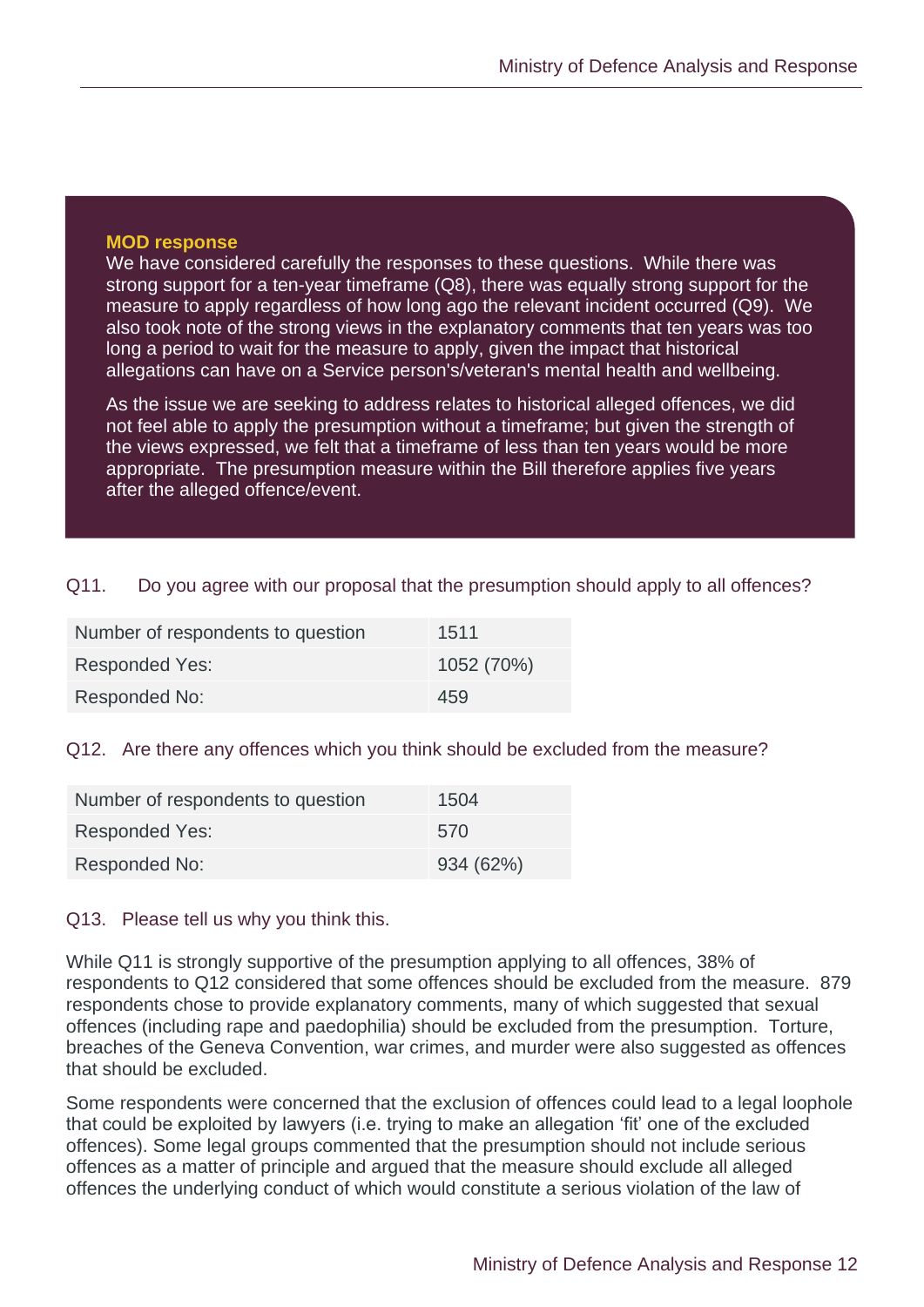armed conflict, torture, a crime against humanity or the crime of genocide, whether or not the conduct is charged as such.

#### **MOD response**

As set out in the Bill, the statutory presumption does not apply to the sexual offences listed in Schedule 1. This decision reflects the Government's strong and stated belief that the use of sexual violence or sexual exploitation during conflict is never acceptable in any circumstances.

The statutory presumption allows for a prosecutor to determine that the circumstances of a case are "exceptional" and therefore the presumption is rebutted and a prosecution can be taken forward; this could include cases where there is evidence that a serious offence has been committed.

Q14. Do you support the option of only allowing the presumption to be overridden where a prosecutor considers that there are 'exceptional circumstances' in a particular case (Option 1), or the option of allowing a prosecutor to bring a prosecution notwithstanding the presumption wherever they consider it in the public interest to do so, having regard to all the circumstances of the case including (but not limited to) certain factors specified in legislation (Option 2)?

| Number of respondents to question | 1487      |
|-----------------------------------|-----------|
| <b>Responded Option 1</b>         | 464 (31%) |
| <b>Responded Option 2</b>         | 686 (46%) |
| <b>Responded Neither</b>          | 337 (23%) |

Q15. Please tell us why you think this.

While for Q14, Option 2 was the most supported option, Option 1 received a good level of support, and the "neither" option also received some support. 765 respondents chose to provide explanatory comments.

Comments in relation to Option 1 - Some felt that a police investigation should not be a factor in determining whether the presumption applies. Some respondents said that the original investigation might not have been effective or thorough, and some were concerned that the presumption might not apply if there was no investigation at the time it occurred (because it wasn't reported until years later). Concerns were also expressed about prosecutors determining ''exceptional circumstances", due a perception of a lack of independence, political bias and lack of operational experience/understanding. There were also concerns that determining what amounts to be 'exceptional circumstances' would be subjective if it is not clearly defined.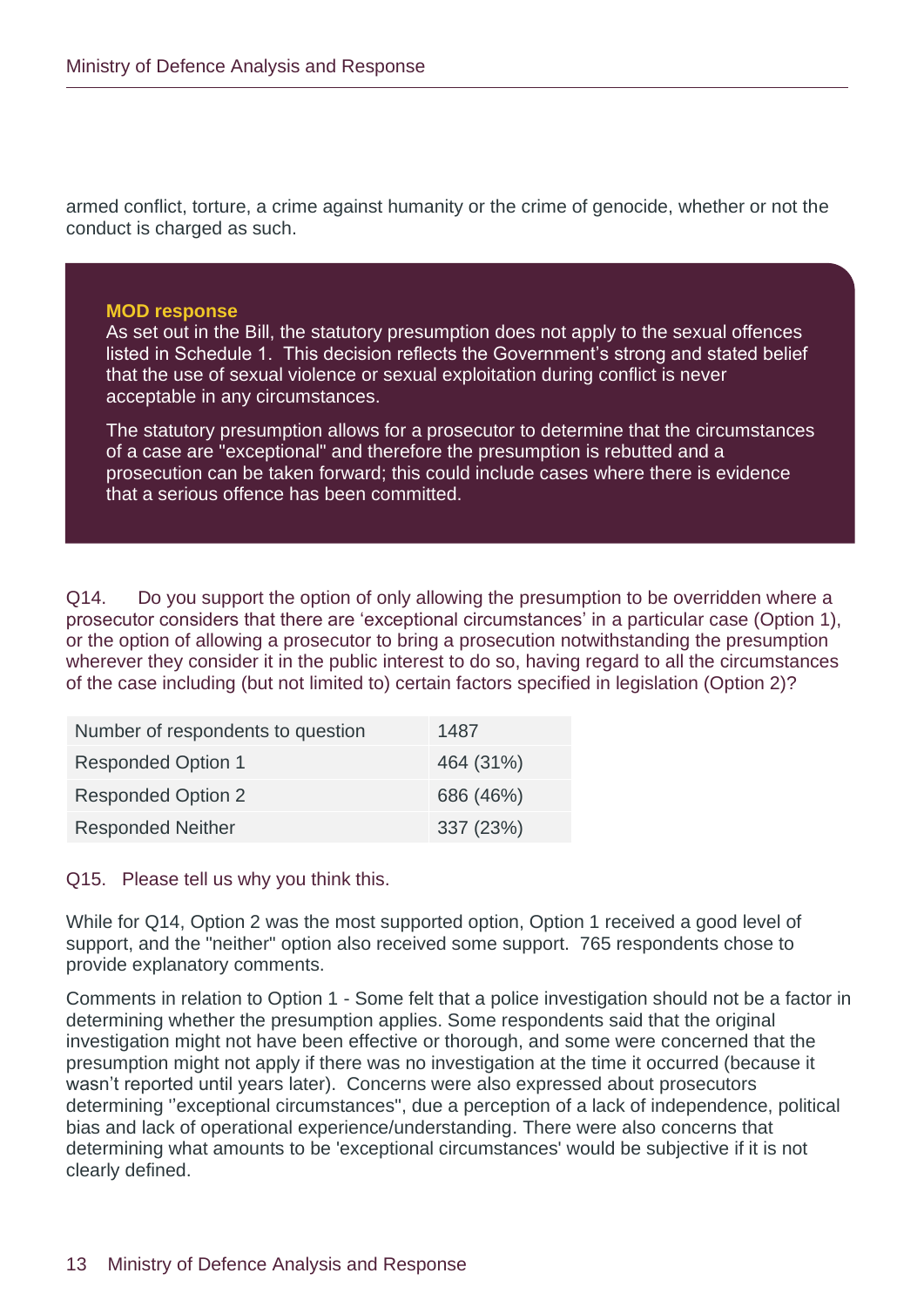Comments in relation to Option 2 - There were concerns about prosecutors determining what is in the 'public interest' - again due to perceptions of lack of independence, political bias and lack of operational experience.

Comments in relation to "neither" - It was difficult to identify an overriding pattern of reasons, but a few responses described the options as being "too loose".

#### **MOD response**

In effect, the inclusion in the Bill of the presumption (clause 2) and the requirement for the prosecutor to give weight to certain matters when deciding whether it is appropriate to prosecute (clause 3), reflects a combination of elements of both Option 1 and Option 2.

We note the concerns expressed about how a prosecutor would determine what was meant by "exceptional circumstances", but we concluded that "exceptional" was the right test because it sets the high bar that the Government considers the presumption should have.

We decided against defining the term "exceptional" in order to safeguard prosecutorial independence and also because it would be very difficult to set out all the circumstances in which an alleged offence could be considered "exceptional". However, we are confident that prosecutors will recognise the high bar it introduces, and that they will be able to effectively and accurately apply it to their decisionmaking.

We also reflected on the value of having additional factors that the prosecutor would have to take into account when making a decision to prosecute (as was proposed in Option 2). See further comment in relation to Questions 16 and 17.

Q16. If we proceed with the second option set out above, are there any other specific factors to which you think a prosecutor should be required to have regard in determining whether to override the presumption and bring a prosecution, beyond those listed above?

| Number of respondents to question | 1369      |
|-----------------------------------|-----------|
| <b>Responded Yes</b>              | 501       |
| Responded No                      | 868 (63%) |

#### Q17. Please provide further explanatory comments, as necessary.

541 respondents chose to provide comments. Most of the comments received were in relation to evidence - and the need for it to be compelling, sound, overwhelming, beyond reasonable doubt, and factual.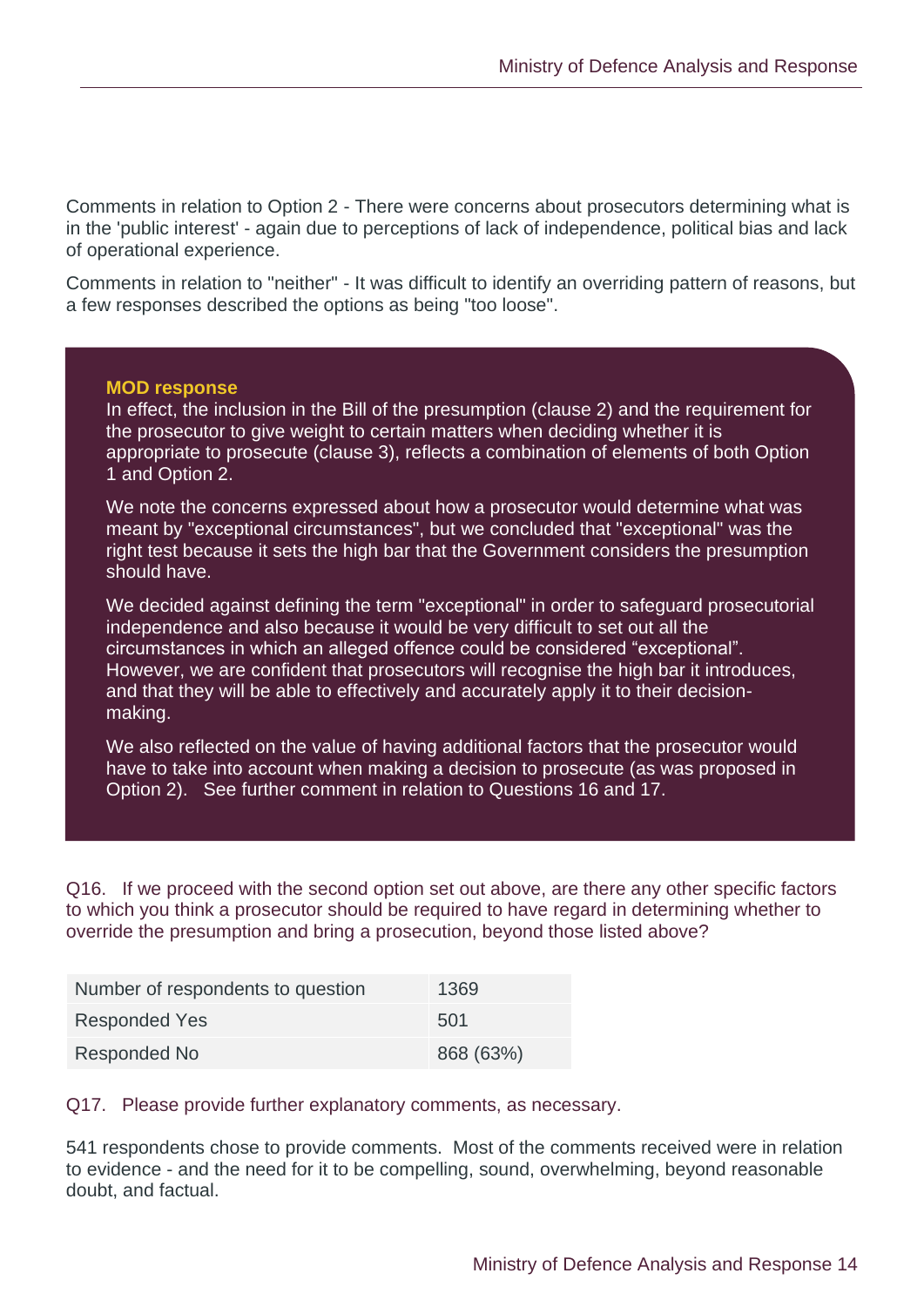There were also comments on the passage of time, with most of the comments questioning whether the timeframe for the measure should be 5 years. Some respondents had also apparently misunderstood "more than 10 years ago" for the qualifying time for the presumption measure as a time limit. Others were concerned that some explanation/justification should be given as to why alleged offences would not have been reported and investigated before 10 years had passed. A handful of responses were unsupportive, stating that time should not be a factor, and that a crime should be punished regardless of the time that has passed since the offence.

Some respondents also identified context as a potential factor for consideration, notably the circumstances in which the offence occurred (situation; facts; orders; self-defence etc), and defendant wellbeing - both at the time the offence occurred and the present day.

#### **MOD response**

In relation to factors to which a prosecutor should have regard, we have noted the importance that many respondents attached to the quality of evidence, to the context/circumstances in which an alleged offence occurred, and to the defendant's wellbeing (at the time and subsequently).

The Overseas Operations (Service Personnel and Veterans) Bill therefore includes specific matters to which a prosecutor must give particular weight when a prosecutor is deciding whether or not to bring proceedings in a particular case. These matters include:

- The unique circumstances and demands of overseas military operations, and the adverse effects that had, or are likely to have, on a Service person, including on their capacity to make sound decisions and their mental health. This is intended to highlight the unique circumstances of operations overseas, compared to alleged criminal conduct occurring in a domestic/civilian setting, and to ensure that full recognition is given to these differences when prosecutors make decisions on whether to bring proceedings in these cases.
- Where there has been a previous investigation or investigations in relation to alleged criminal conduct and no compelling new evidence has arisen since any such investigation(s). This is aimed at addressing concerns over the impact on personnel of the threat of legal proceedings hanging over them, long after the events in question, and in particular where there is no compelling new evidence to be considered. It also highlights the public interest in these cases coming to a timely and final resolution. Where there is compelling new evidence, the prosecutor could determine that it would be appropriate to proceed to prosecution.

Giving weight to these matters may lead the prosecutor to decide not to bring prosecution proceedings.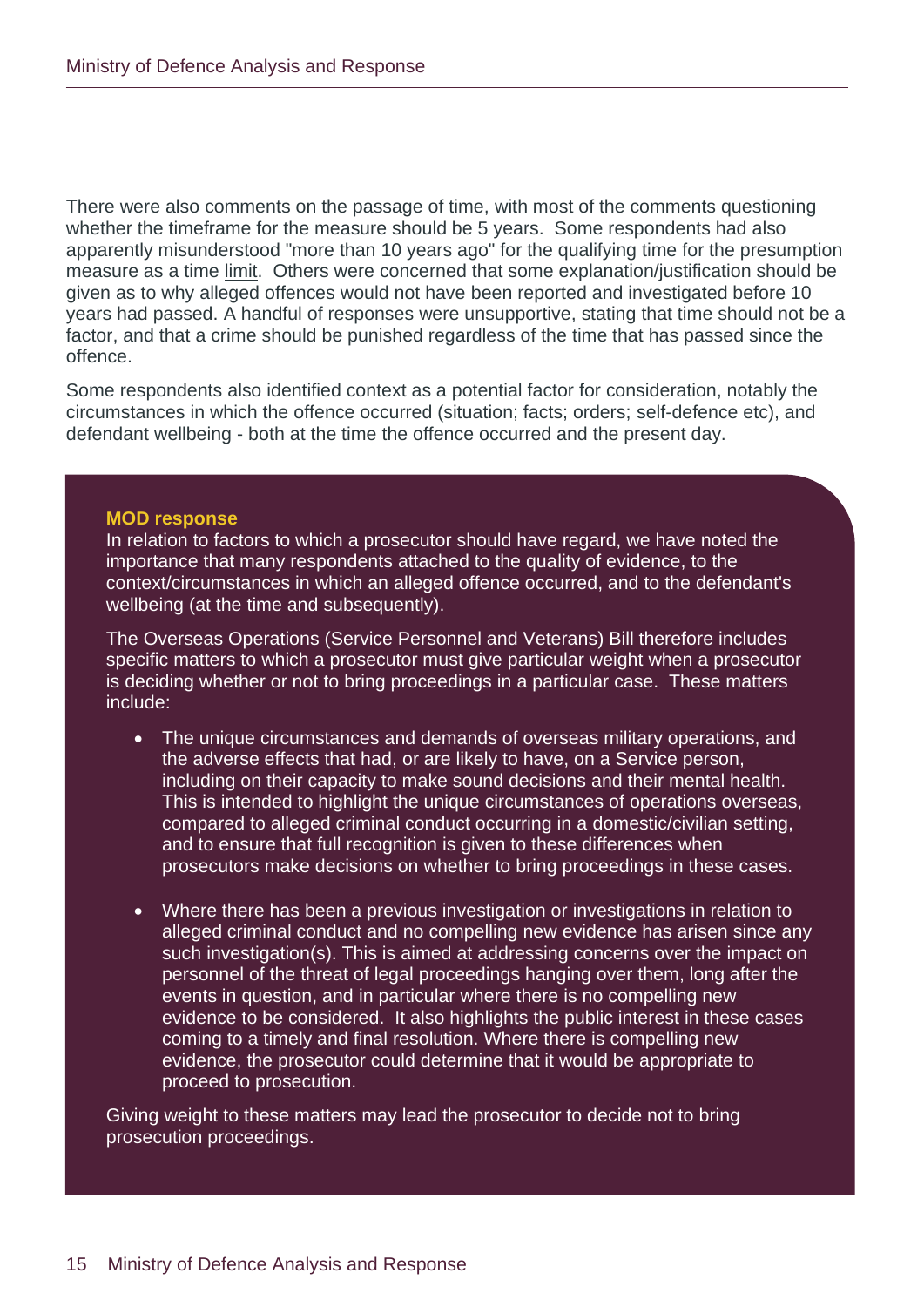In addition, we noted that some respondents (to both Questions 15 and 17) expressed a lack of confidence in the fairness and impartiality of prosecutors, or their ability to fully appreciate the unique context of military operations. We do not share those concerns. The Government has full confidence in the independence and capability of the prosecutors. In addition, the proposed new requirement for prosecutors to give particular weight to specific matters will provide reassurance to service personnel and veterans that the unique circumstances of overseas operations must be taken into account.

The Bill contains a further requirement (the third part of what is referred to as the "triple lock") that where a prosecutor determines that a case should proceed to trial, notwithstanding the presumption and the circumstances of the case, then the consent of the Attorney General, in the case of England and Wales, or the Advocate General, in the case of Northern Ireland, consent must be obtained before a prosecution can proceed. In these cases, the Attorney General or Advocate General will be acting independently of Government, as guardian of the public interest.

Q18. Please give us your views on this [the consideration that the measures should apply to prosecutors in Northern Ireland and Scotland, as well as in England and Wales, for prosecutions for alleged offences on overseas operations, and that the intention is to engage on this with UK prosecutors and the Devolved Administrations].

869 respondents chose to provide comments. The comments were supportive of the need to consult with the Devolved Administrations, and for the application of the measure across the UK. Some responses raised concerns about how the measure would apply to veterans living overseas.

#### **MOD response**

The Overseas Operations (Service Personnel and Veterans) Bill extends to England and Wales, Scotland and Northern Ireland. The effects of the measures are substantively the same throughout the UK, but as amendments are needed to different pieces of legislation in the different nations, some provisions of the Bill apply to England and Wales only, some to Scotland, and others to Northern Ireland.

The Government considers all matters within the Bill to fall outside devolved competence on the basis that they relate to the Defence reservation.

The requirement to deliver the new Government's manifesto commitment to "introduce new legislation to tackle the vexatious legal claims that undermine our Armed Forces" within 100 days, prevented us from being able to share policy thinking and development of the measures, as we would usually seek to do with the Devolved Administrations.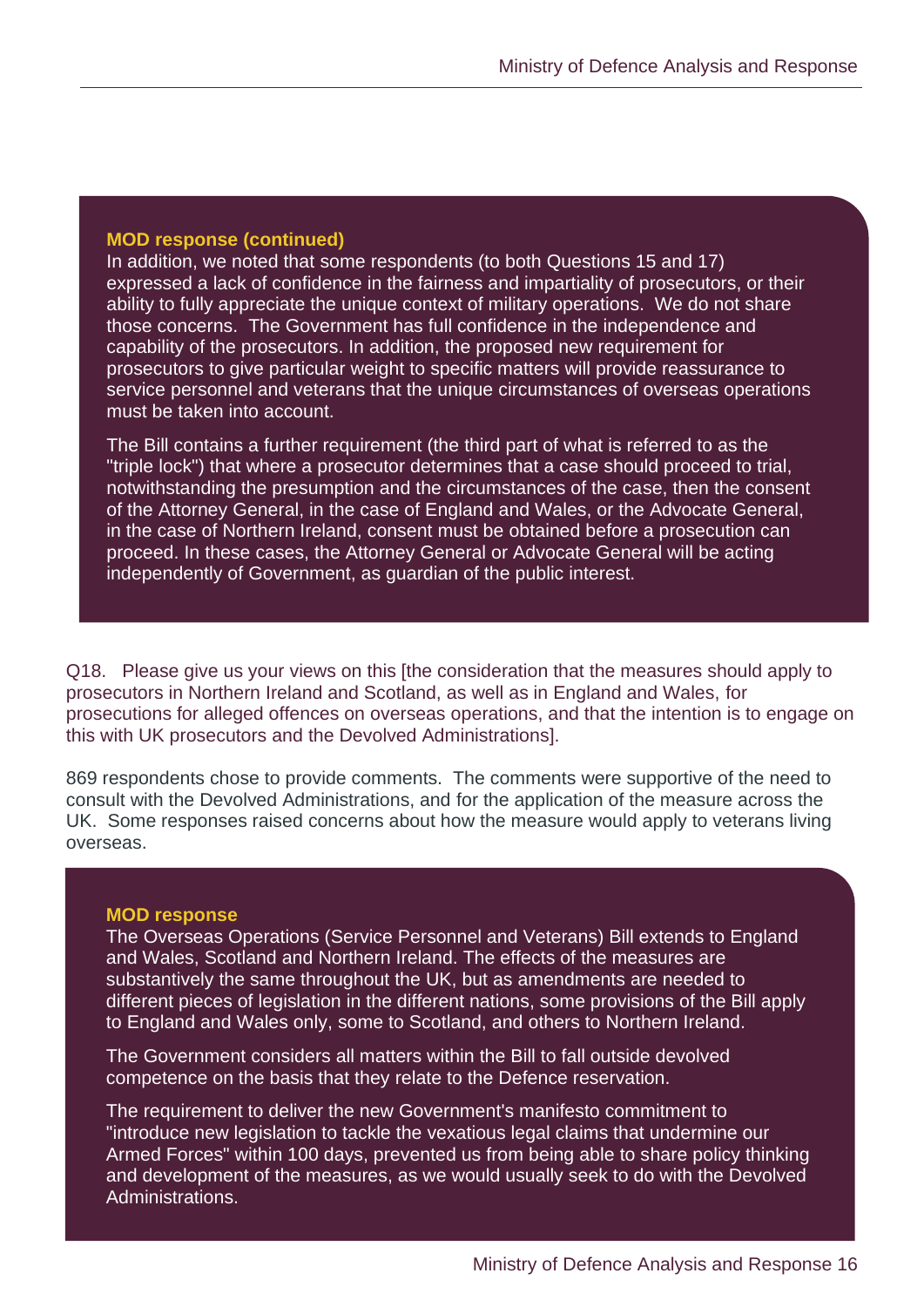However, once approval was given for the measures to be taken forward in the Overseas Operations Bill, officials within the Devolved Administrations were notified. In addition, the Secretary of State wrote to the Cabinet Secretary for Justice in the Scottish Government, the Lord Advocate, the Leader of the House of the National Assembly of Wales, and the First Minister of Northern Ireland to announce the introduction of the Overseas Operations Bill in the House of Commons.

#### *New partial defence*

#### Q19. Do you support enacting this (new partial defence) measure?

| Number of respondents to question | 1374       |
|-----------------------------------|------------|
| <b>Responded Yes</b>              | 1151 (84%) |
| Responded No                      | 223        |

#### Q20. Please tell us why you think this.

815 respondents chose to provide comments with a further 6 submitted by email. The majority of the comments were supportive of the measure, stating that it reflected the unique circumstances faced by Service personnel in the 'heat of battle' and that the understanding of that context is vital, with some respondents expressing concern about whether the jury and prosecutors could truly understand that context. Respondents cited the example in the Consultation Document as a demonstration of how difficult it can be to determine when a threat has ceased: how and by whom would the distinction be made between 'normal' and 'excessive' force? Some responses felt that the measure should apply equally across and to operations within the UK, and while it was recognised that Service personnel are not the police, it was suggested that Service personnel should receive the same protections and legal training as them. A very small number of comments stated that the measure didn't go far enough and that there should be Crown Immunity.

112 comments were unsupportive of the measure. Some stated that Service personnel should not be considered to be above the law and should not be treated differently, and that training should be provided to help facilitate effective-decision making in the 'heat of battle'. A number of respondents from legal groups felt that a new partial defence to murder was unnecessary, given existing law, and that courts already apply self-defence and accompanying rules of what constitutes unreasonable, excessive or disproportionate force in a manner which takes account of the motives and situation of the accused.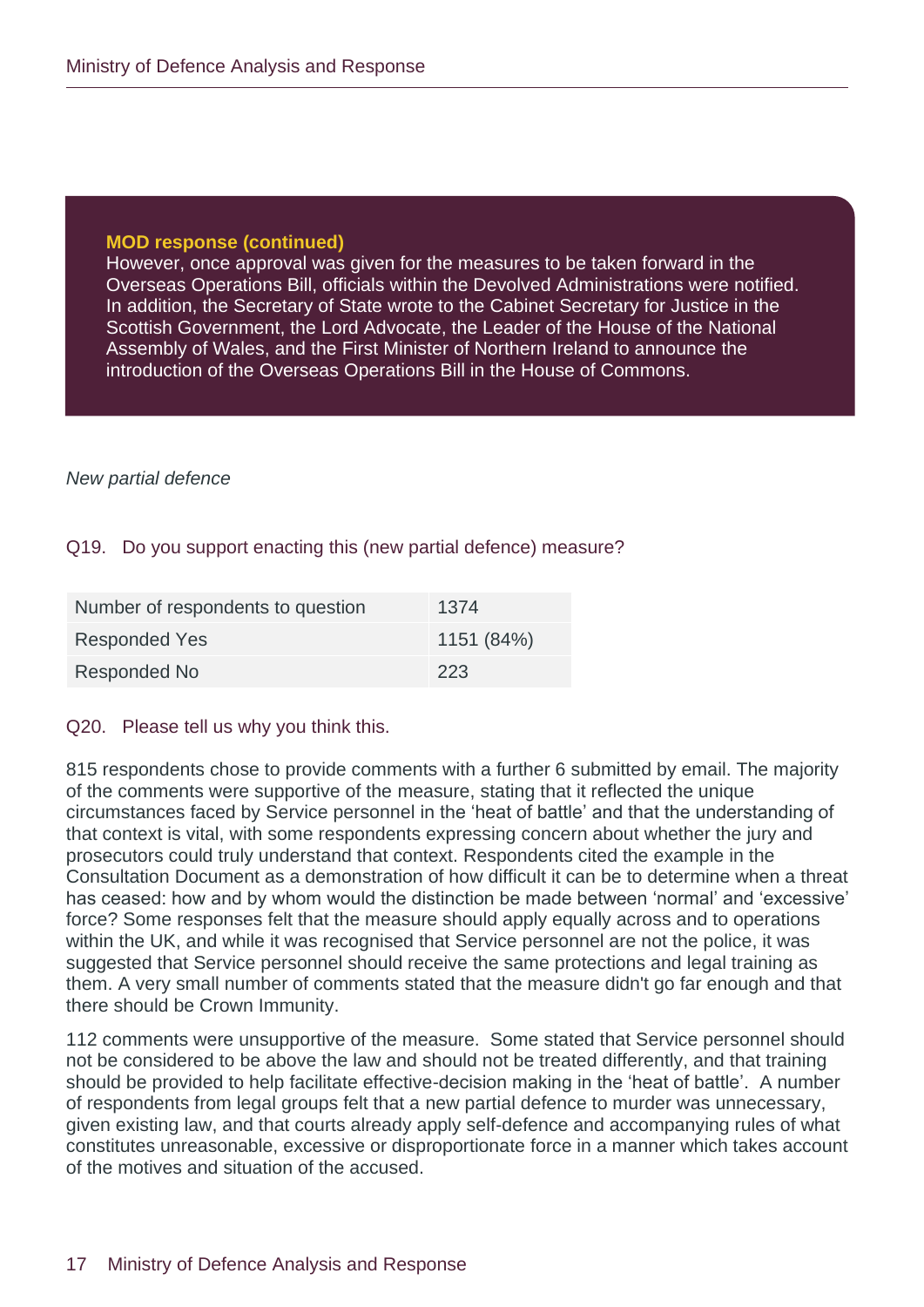Other comments included the following suggestions: that there should be an exemption from prosecution; the law as it stands is enough; and, that civilian law should not be used to judge operational offences. Comparisons with the police were also made: some respondents felt that if a partial defence exists for Service personnel then it should also apply to the police.

#### **MOD response**

We recognise that this is a very complex area of law, and we are working through possible options to determine the most appropriate and effective way of addressing this particular proposal.

Q21. Please give us your views on whether the measure should apply across the UK.

916 respondents chose to provide comments in the survey, with a further seven comments provided by email.

The majority of the comments were supportive of the measure applying across the UK, with the main themes being the criticality of parity in the application of the measure: Service personnel are recruited from across the UK and the level of protection should not be determined by a postcode. In addition, Defence is not a devolved issue: Service personnel are part of the Armed Forces of the United Kingdom, not the Armed Forces of England, Scotland etc.

32 comments were unsupportive, stating that no-one should be considered to be above the law and that Service personnel should not be treated differently.

Others believed there should be exemption from prosecution, or Crown Immunity.

Some comments demonstrated the possibility that some respondents may have misunderstood the question. The comments indicated that they agreed that the measure should apply **inside the UK**, but the question asked whether it should apply **across the UK**. There is therefore the possibility that some of the respondents who selected 'Yes', without providing any justification, may also have misinterpreted the question.

#### **MOD response**

As noted above, we are working through possible options to determine the most appropriate and effective way of addressing this particular proposal, including how a measure of this kind might operate under the different systems of criminal law in England and Wales, Scotland and Northern Ireland.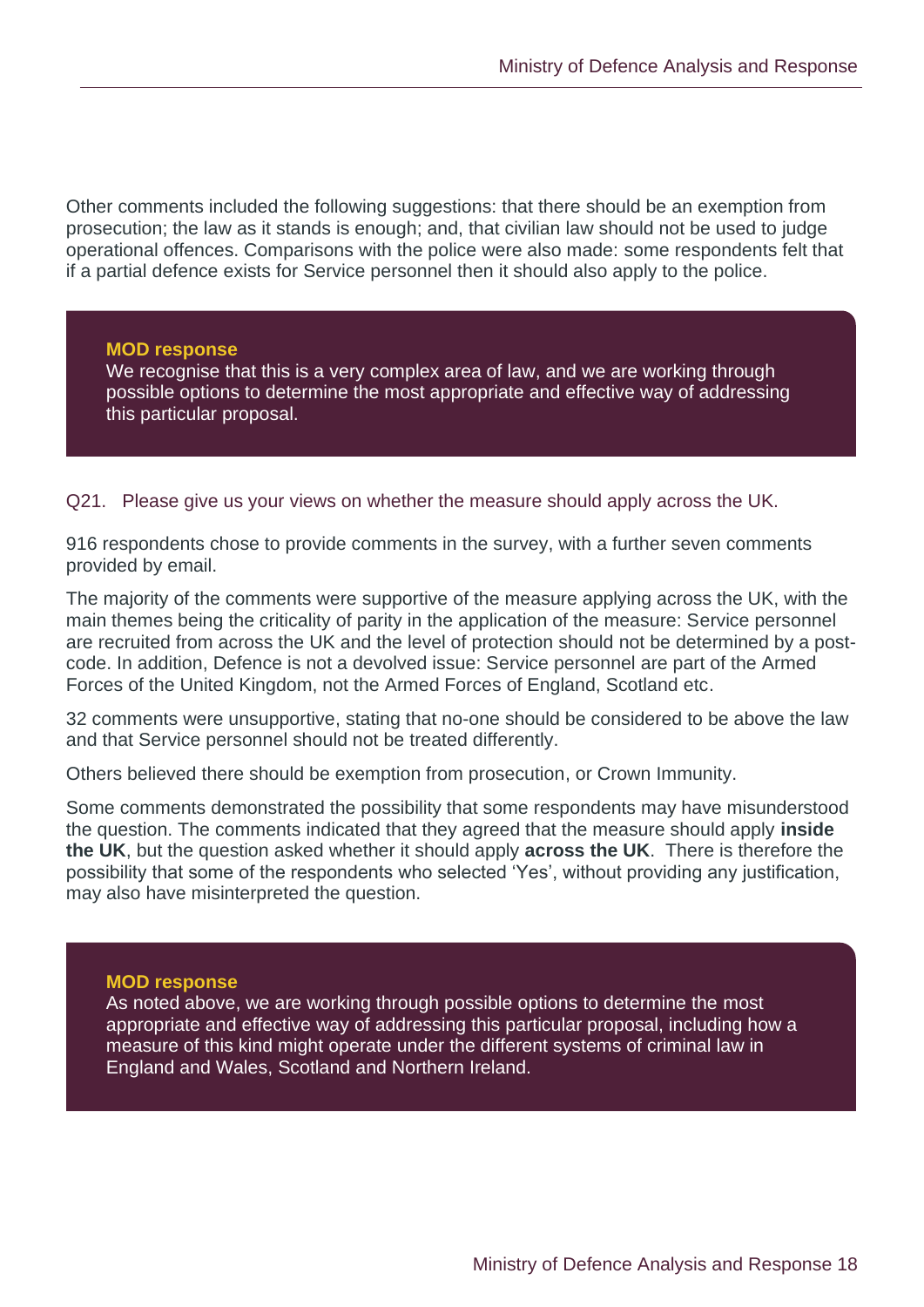#### *Other measures?*

Q22. Are there any other legal protections measures for Armed Forces personnel and veterans, in this context, which you think the Ministry of Defence should be considering?

| Number of respondents to question | 1328      |
|-----------------------------------|-----------|
| <b>Responded Yes</b>              | 573       |
| Responded No                      | 755 (57%) |

Q23. If yes, please provide details.

567 respondents chose to provide comments in the survey, with a further four comments provided by email.

While most respondents answered "no" to Question 22, of those who took the opportunity to provide further comments at Q23, most supported the consideration of other legal protections measures. The most frequently proposed were:

- there should be anonymity for the accused, with some suggesting this should only be lifted after successful prosecution;
- legal support should be provided at no cost to Service personnel and veterans;
- a human factors 'clause' should be included, such as the impact of operations on mental health/PTSD diagnosis/age/general health;
- trial in the UK only with no charges to be brought by a foreign government, or extradition to another country;
- Crown Immunity or exemption from prosecution.

A handful of comments were unsupportive stating that: Service personnel should not be considered to be above the law; the law goes far enough; or simply that no further measures are needed.

#### **MOD response**

We did not consider that anonymity for the accused was a necessary measure to be taken forward in legislation, as there are already processes in place to provide for this, where appropriate.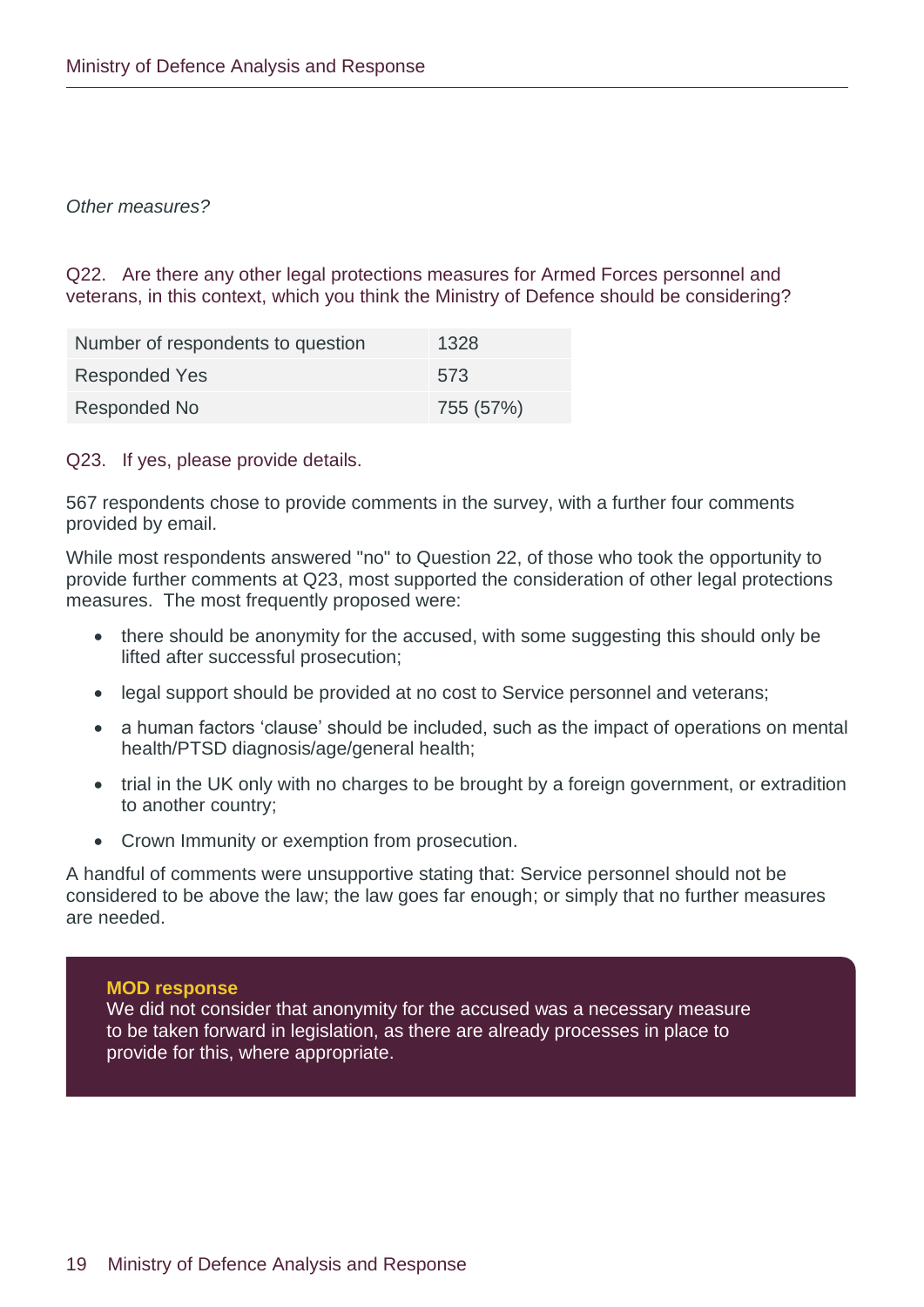We are very mindful of the impact that historical investigations can have on those affected by them. Where serving or former members of the Armed Forces face allegations arising from activities carried out as part of their duties, they receive full legal support and representation at departmental expense, for as long as is necessary. This is the case regardless of the individual's length of service, the duration of any proceedings, and the length of time that has passed since the incident in question.

The Overseas Operations Bill includes the requirement for prosecutors to consider, when determining whether to prosecute a case, the adverse impact on individuals of overseas operations, including the exceptional demands and stresses to which Armed Forces personnel are likely to be subject (regardless of length of service, rank or personal resilience), the impact on their capacity to make sound judgements or exercise self-control, and other adverse effects on their mental health.

It is highly improbable that Armed Forces personnel would be extradited to or prosecuted by a foreign government, as the Service Justice System (SJS) has global jurisdiction over all Service personnel. Status of Forces Agreements (SOFA) exist for when UK Armed Forces operate outside the UK, and when in place these ensure that personnel alleged to have committed offences are dealt with through the Service Justice System, rather than through the local justice system.

As noted in the Foreword of the consultation document, the Armed Forces are not above the law. It is right that when members of the Armed Forces fall short of the required high standards of personal behaviour and conduct, they must be held to account. Unlike the application of an amnesty or immunity from prosecution, the statutory presumption in the Overseas Operations (Service Personnel and Veterans) Bill is not an absolute bar to prosecution; Service personnel can still be held to account.

# <span id="page-20-0"></span>**Section 3 – Proposal for non-criminal cases**

*Civil litigation longstop*

Q24. Whether it would be appropriate to impose an absolute limit (or "longstop") for bringing claims for personal injury and/or death seeking damages in respect of historical events which took place outside the UK? This would prevent claims being brought beyond that point, while still leaving the Courts with discretion to allow claims that are brought outside the normal time limit but before the absolute limit.

990 respondents chose to provide comments, with 678 of the comments supportive of a limitation or a "longstop".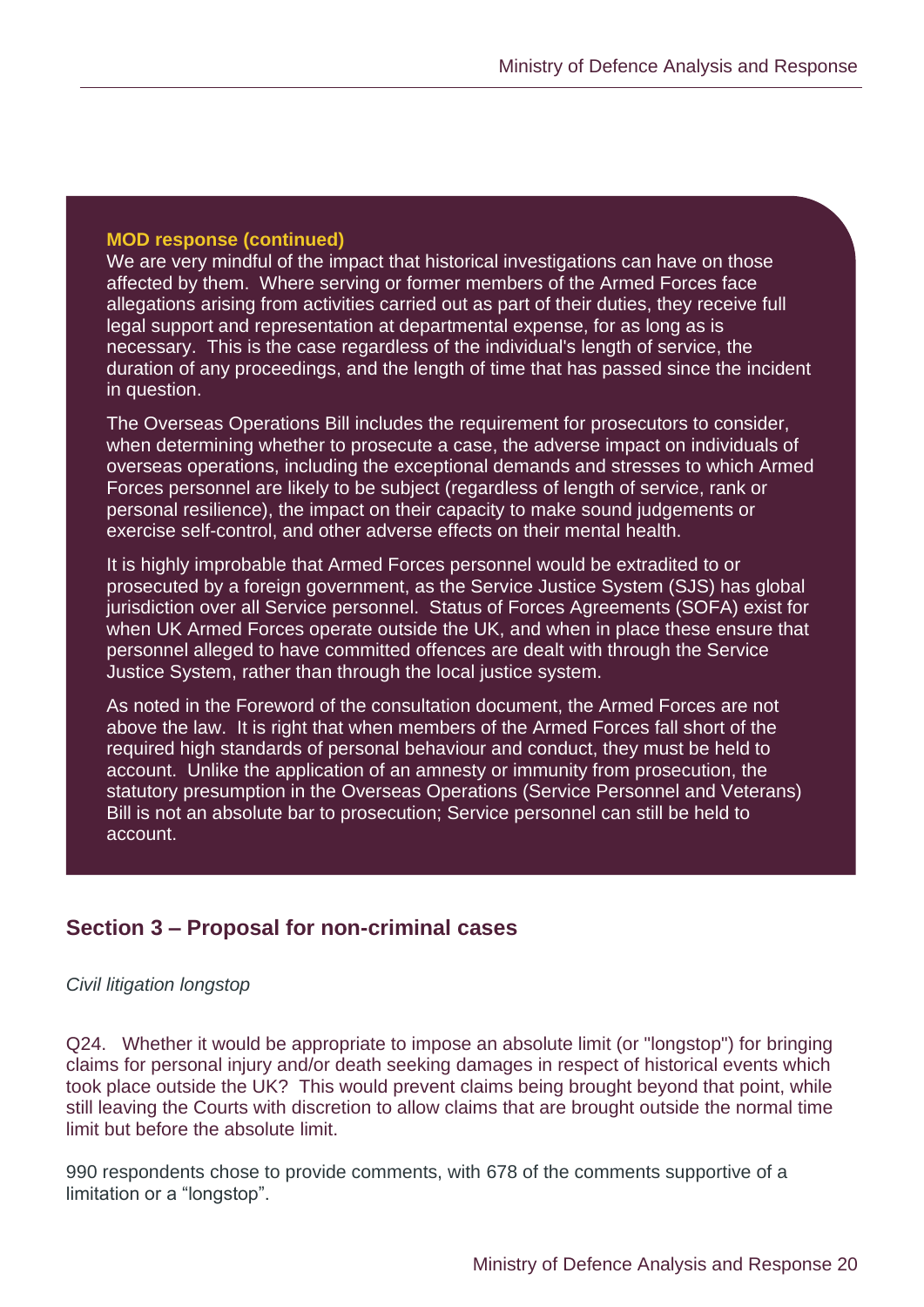The comments of 123 respondents focused specifically on the time period for the "longstop", ranging from 6 months to 30 years. The most frequently quoted were:

- 3 years 46 respondents
- 10 years 29 respondents
- 5 years 21 respondents
- 1 year 15 respondents

Other responses included: concerns around the court's discretion to allow cases after the time limit, and how courts determine whether cases can be considered; false claims; the length of time that it takes for a claim to be raised risks reliance on fading or false memories of events; and, that legal aid should not be given to claimants.

115 comments were against a limitation or "longstop". Legal groups expressed concerns that a longstop would prevent or limit genuine claims from being brought and, in particular, could disadvantage Service personnel making claims. In addition, some argued that it would give MOD enhanced protection which is neither justified nor extended to any other employer.

#### **MOD response**

The Overseas Operations (Service Personnel and Veterans) Bill includes a six-year limitation longstop for personal injury and/or death claims in respect of overseas military operations. It also further restricts the court's discretion to extend the normal time limit of three years for bringing claims for personal injury and/or death in relation to operations outside the UK by introducing further factors to which the court must have particular regard when exercising its discretion.

The Bill also includes a six-year limitation longstop for claims under the Human Rights Act 1998 ("HRA") in respect of overseas military operations (this measure was not included in the Consultation). It also further restricts the court's discretion to extend the normal time limit of 1 year for bringing such claims by introducing factors to which the court must have particular regard when exercising its discretion.

By introducing absolute limitation periods, we can be more confident that the MOD will not be calling upon Service personnel and veterans indefinitely to give evidence about incidents during historical overseas operations.

These measures will not prevent genuine claims from being brought, but they will require such claims to be brought in a timely manner. It will also bring the time limit for death and personal injury claims into line with other tort claims, for example assault and false imprisonment.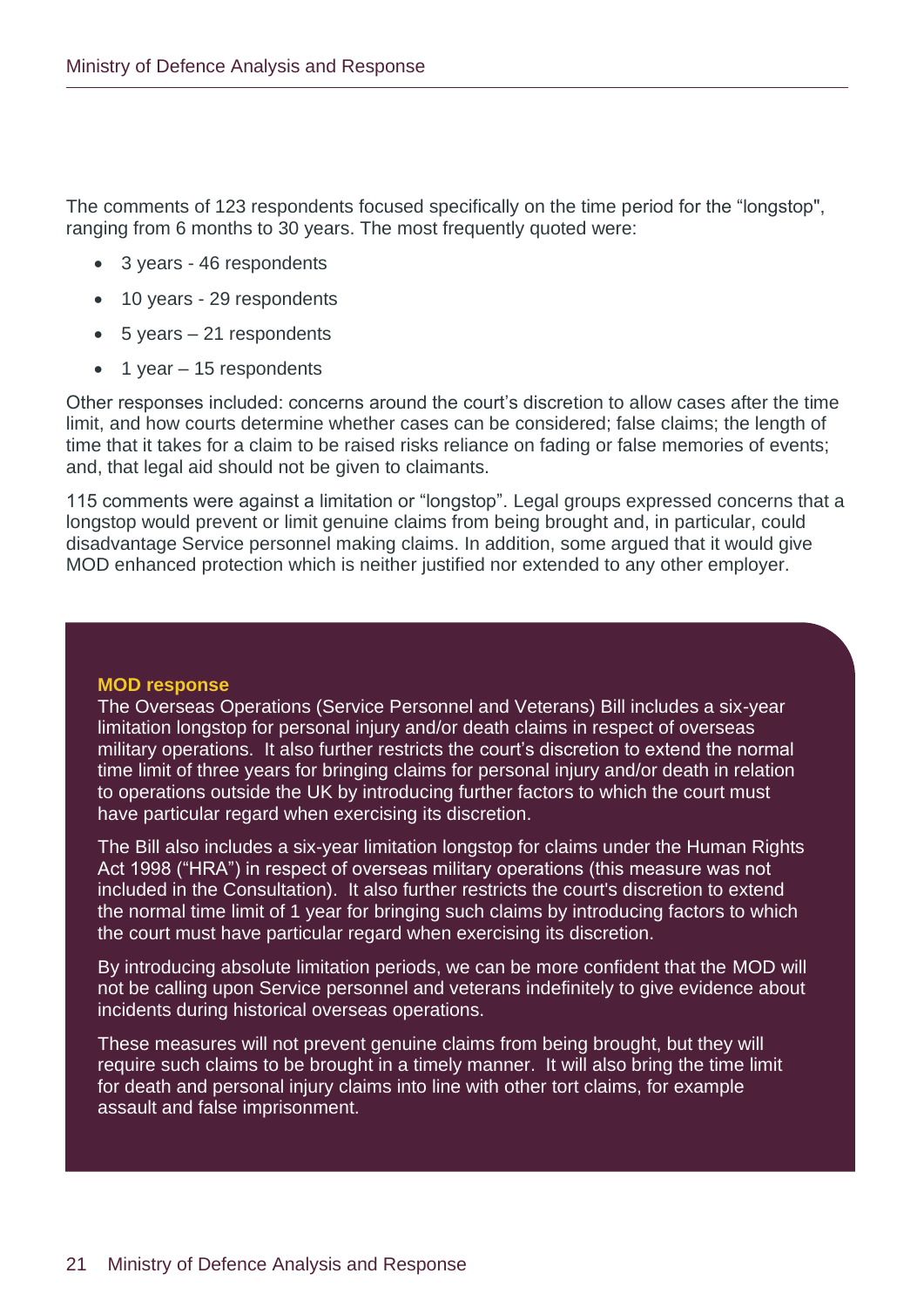The Bill does not change how the time limit for death and personal injury claims is calculated; this will still be either the date of the incident, or from the date of knowledge. This means that for conditions like PTSD that may not be diagnosed until much later, the six years would start from the date of diagnosis. In the event of a late diagnosis, Service personnel and veterans will be able to bring claims against the MOD even if it is more than six years from the date of the incident.

Service personnel and veterans also benefit from the Armed Forces Compensation Scheme, which has a 7-year time limit for bringing claims

The unique circumstances of overseas operations, as set out below, mean that it is appropriate to introduce this measure for claims against the MOD; other organisations are not in an equivalent position:

- The Armed Forces and MOD personnel are deployed on overseas military operations in order to carry out functions that are specific to military and defence personnel.
- Whilst private contractors and NGO workers may be operating in the same hostile environments as the Armed Forces, they will not be in the same frontline roles as them and will not therefore face the same pressures as military personnel do in terms of making split-second decisions that could have extensive repercussions. This context has a unique effect on the ability of military and defence personnel to keep accurate records and correctly recall the details of incidents.

Q25. Whether the "longstop" should be set at ten years, or some shorter or longer period?

993 respondents chose to provide comments in the survey. 221 respondents were supportive of the ten year "longstop" period. 524 respondents were supportive of a time period of less than ten years, with the most popular periods being 5 years (201 responses); 3 years (99 responses); and, less than ten years but no specific time-frame (113 responses).

A further 28 comments supported a "longstop" in excess of 10 years. Half of these didn't provide a specific time period, while six suggested a period of 15 years. 49 comments were unsupportive of any "longstop" or time limit.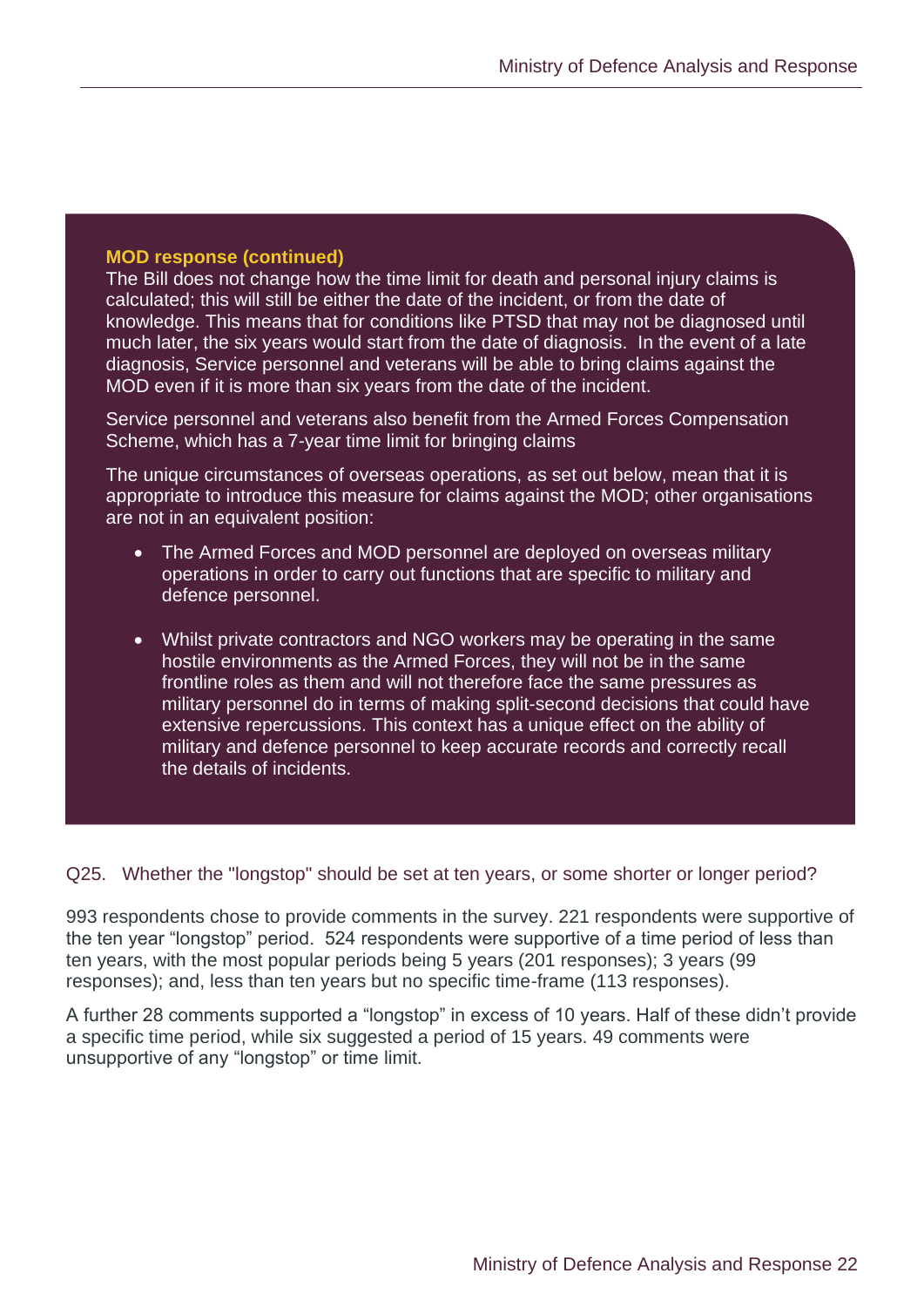We noted the strong support for a time limit of less than 10 years. A time limit of six years is considered to be a reasonable timeframe for claimants overseas to gather the necessary evidence to bring a claim. The longer it takes for a claim to be made, the greater the risk of witnesses' recollections fading, making it difficult for the claimant to pursue a claim and for the defendant properly to defend the claim.

In Stubbings v UK, a judgment that has been repeatedly confirmed, the European Court of Human Rights upheld the UK's absolute six-year limitation period for intentional torts**<sup>1</sup>** . The court noted the need in civil litigation for limitation periods because they ensure legal certainty and finality, the avoidance of stale claims, and prevent injustice where events in the distant past involved unreliable and incomplete evidence because of the passage of time.

The Bill therefore introduces six-year time limits for death and personal injury claims relating to overseas military operations - bringing it into line with other tort claims (e.g. assault and false imprisonment) - and for claims under the HRA relating to overseas military operations.

#### Q26. Whether there should be any exceptions to a "longstop"?

920 respondents chose to provide comments in the survey. 254 comments were supportive of exceptions to the "longstop", with 465 unsupportive. A further 19 comments were unsupportive of the need for a "longstop".

Supportive comments focused on exceptions for sexual offences and Human Rights/International Law breaches; new and/or compelling evidence; exceptional circumstances; incapacity of the claimant (physical/mental); manifestation of injuries after the cut-off point; inability of the claimant to raise a claim due to lack of education/incarceration/ongoing hostilities.

Few comments were provided by those who were unsupportive of exceptions, but where they were, they focused on the period of the "longstop"; and the potential for legal loopholes arising from exceptions.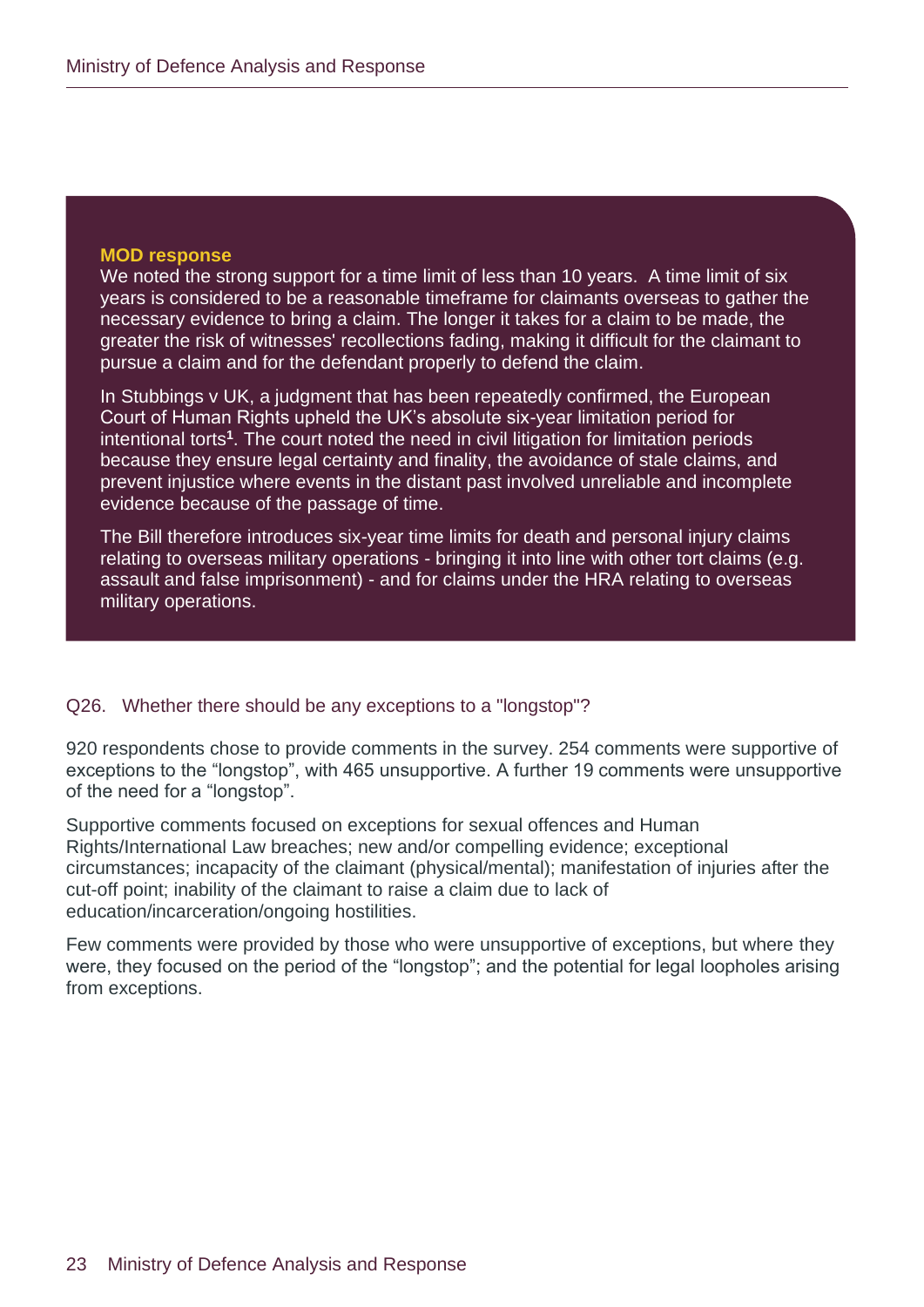The existing legislation on limitation periods for personal injury and death claims enables claimants to bring claims that would normally be out of time if the claimant did not know until later that they were able to bring a claim. The Bill preserves the date of knowledge provision in the Limitation Act 1980 for claims relating to overseas military operations, meaning that claimants will have up to six years after their date of knowledge to bring a claim.

The Bill introduces a similar date of knowledge provision for HRA claims relating to overseas military operations. This will allow claims outside the six-year time limit to be brought up to 12 months from the date on which the claimant knew, or first ought to have known, of the act complained of and that it was in connection with UK Armed Forces on overseas operations.

<span id="page-24-0"></span>Service personnel and veterans will still have the benefit of the Armed Forces Compensation Scheme which has a time limit of seven years to make a claim. For those with Post Traumatic Stress Disorder (PTSD), the time limit to bring personal injury claims would run from the date of diagnosis.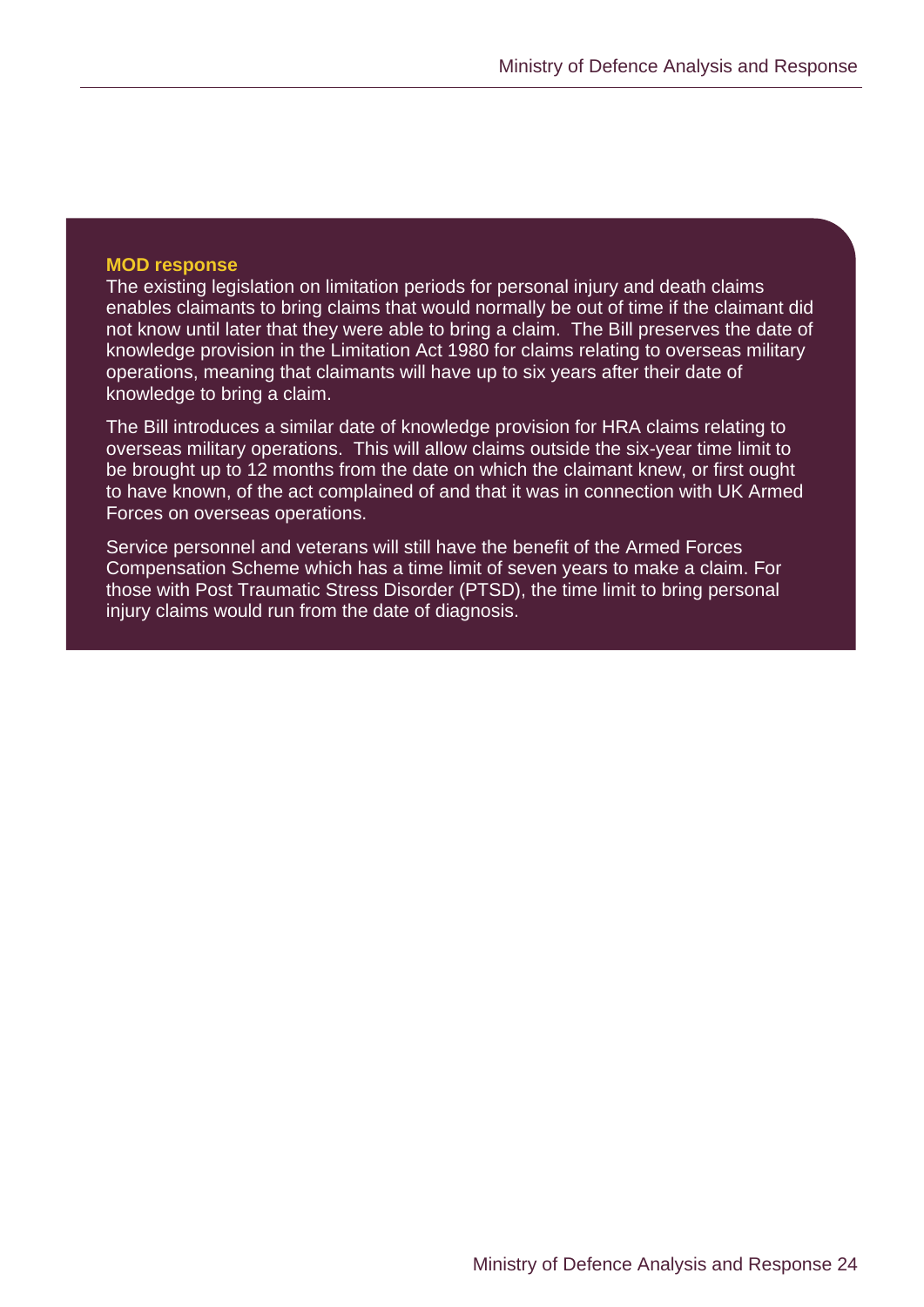# B. General comments included in consultation responses

In addition to providing comments in relation to specific questions, respondents also took the opportunity to comment more broadly on issues in relation to legal protections for Armed Forces personnel. Rather than list these issues against each question, they have been summarised below:

- The measures should be extended to include operations in Northern Ireland/UK.
- (In the context of Northern Ireland) concerns over 'letters of comfort' for terrorists, while veterans are 'hounded'.

#### **MOD response**

The Consultation applied solely to overseas operations, with the Executive Summary noting that addressing Northern Ireland legacy issues had been the subject of a separate consultation by the Northern Ireland Office.

Veterans who served in Northern Ireland are not covered by the Overseas Operations Bill, which focuses on improving the legal framework for overseas military operations and does not apply to operations within the UK. However, the Government will be introducing separate legislation to address the legacy of the past in Northern Ireland in a way that focuses on reconciliation, delivers for victims, and ends the cycle of reinvestigations into events that took place in NI during the Troubles that has failed victims and veterans alike - ensuring equal treatment of NI veterans and those who served overseas.

• Fairness in justice: Service personnel are not above the law and that the law should be applied equally and fairly. Some legal respondents expressed concerns that the measures would contribute to a culture of impunity and behaviour counterproductive to effective military discipline, as well as a lack of transparency/information disclosure and failure to keep proper records.

#### **MOD response**

We are clear that military personnel are not above the law. Investigations should go forward where there is alleged wrongdoing; allegations of serious offences, including of grave breaches of the Geneva Conventions, must and will continue to be investigated and, where appropriate, prosecuted.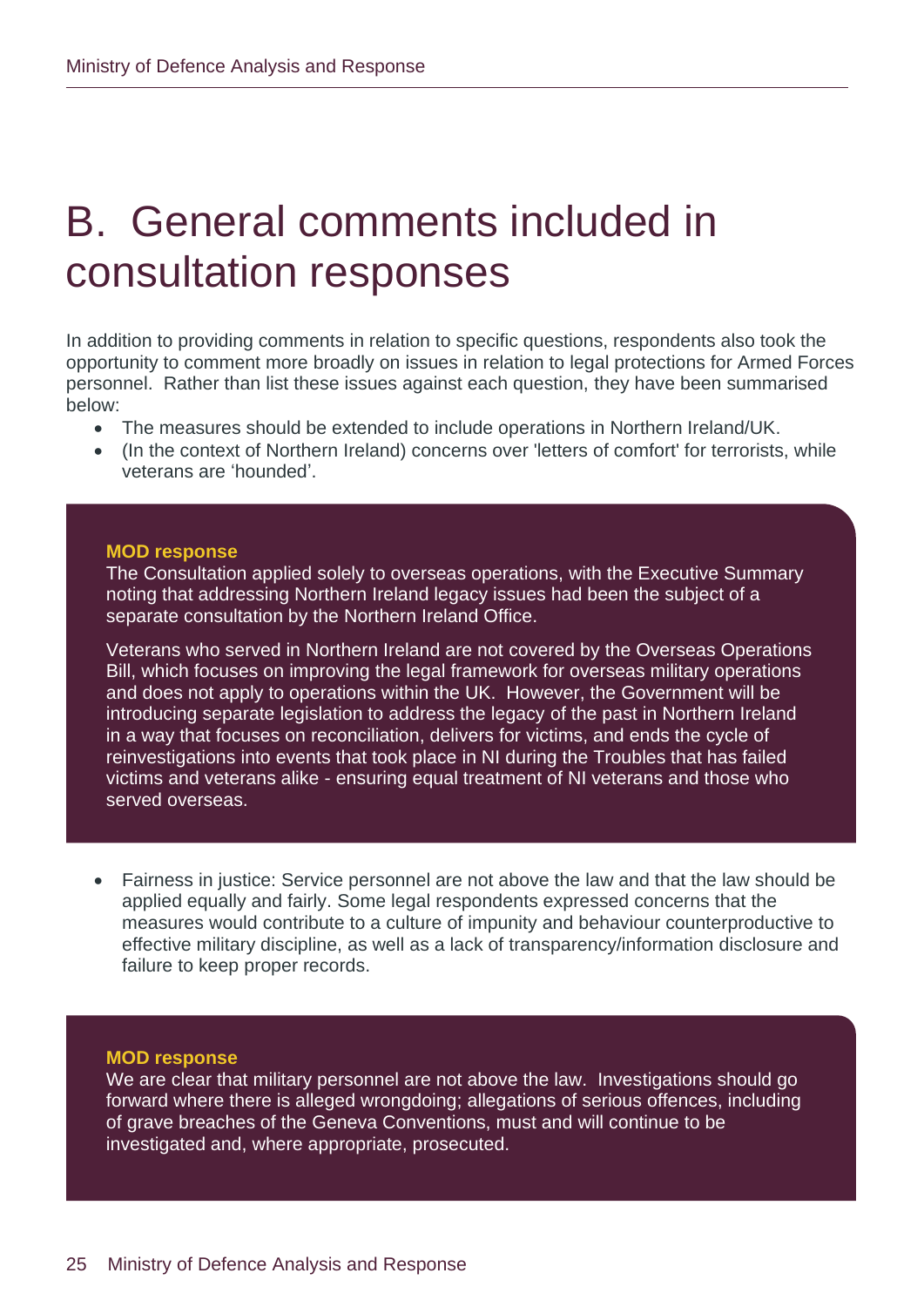We do not consider that the measures will lead to a culture of impunity, undermine Service Discipline, or impact on transparency or record keeping. Members of the Armed Forces are subject to both to the criminal law of England and Wales through Service Law and have a duty to uphold both, wherever they are serving in the world.

Criminal offences created by the law of England and Wales are incorporated into Service law. Although the Armed Forces Act 2006 includes offences under the criminal law of England and Wales, Service law creates additional offences that are exclusively of a Service nature. Service disciplinary offences, such as failing to attend for duty and ill-treatment of subordinates, are subject to the same procedures and the same sort of penalties as criminal offences. This reflects the unique circumstances and ethos that exist in the Services.

In order that the Armed Forces can operate effectively a necessary reliance is placed on the maintenance of discipline.

• Concern was expressed by legal groups about the compatibility of the criminal law measures with the UK's international obligations and the potential for the measures to undermine the UK's international standing and our legitimacy on human rights matters and the rule of law.

#### **MOD response**

The measures in the Overseas Operations Bill are compatible with international law. We will continue to abide by our obligations in domestic and international law, including those under the European Convention on Human Rights, and fully intend to maintain our leading role in the promotion and protection of human rights, democracy, and the rule of law.

• Concerns over repeat prosecutions. Drawing a line after one investigation rather than reinvestigation in the light of new/compelling evidence. In addition, some legal groups argued that the proposals are a response not to flaws in the law, but to ineffective and inadequate investigations into allegations made in relation to the conduct of members of the UK Armed Forces.

#### **MOD response**

Over time, as prosecutors become familiar with the presumption against prosecution measure, they should be able to advise investigators earlier in the process as to whether the "exceptional" threshold would be met in a particular case.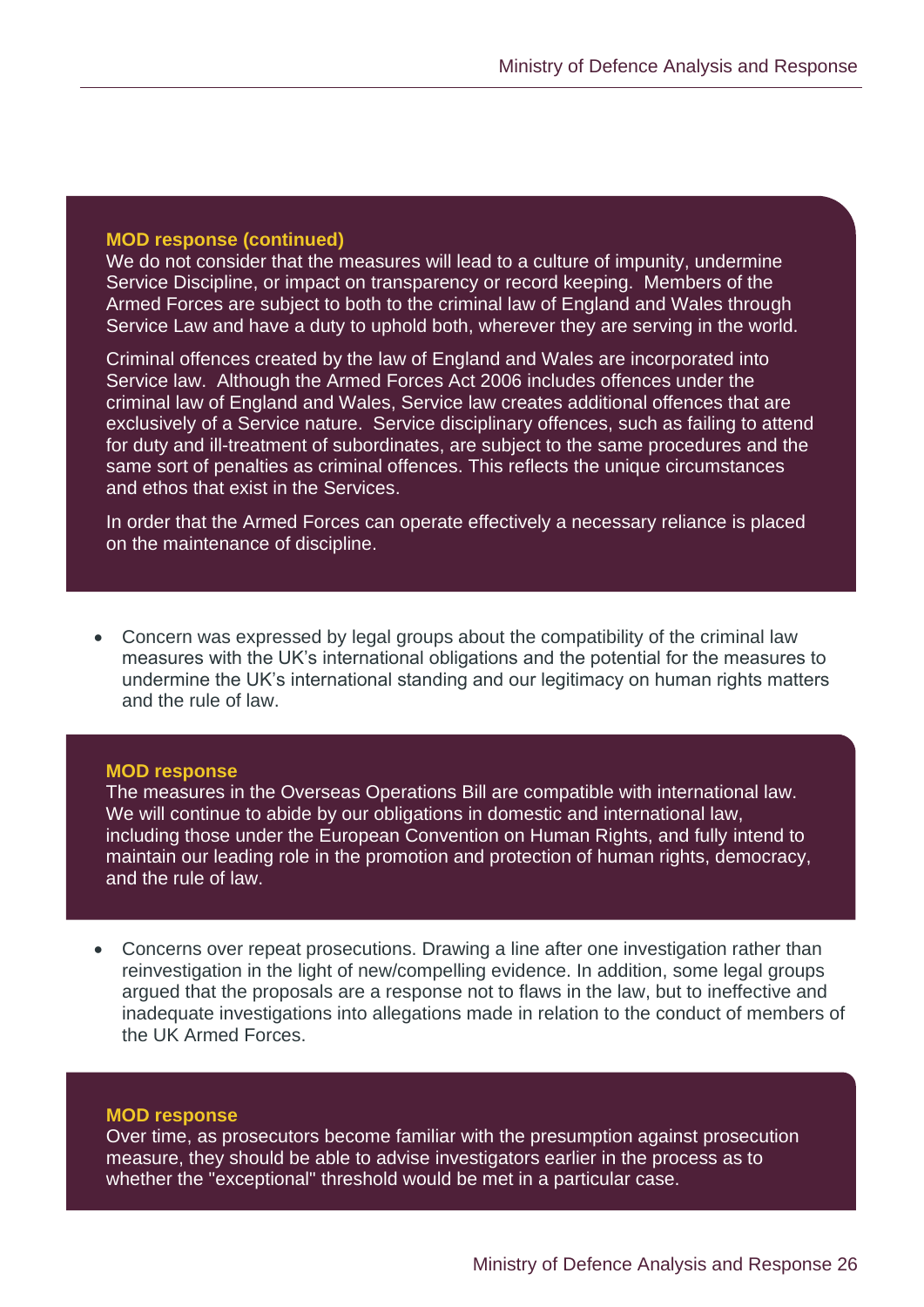When making a decision, the prosecutor must give particular weight to the public interest in finality where there has been a previous investigation and no compelling new evidence has become available.

Having learned lessons from Iraq and Afghanistan, we will take the necessary steps to try to ensure that any future incidents occurring on operations overseas are reported and appropriately investigated at the time, benefiting victims and reducing the risk for our personnel of historical investigations and particularly reinvestigations.

• Malicious claims - various negative comments about "ambulance-chasing" lawyers, the malice of those bringing allegations, and financial compensation / lawyers' fees as a motivator rather than justice. Separately, some lawyers criticised the Government's uncritical adoption of the lawfare narrative and it was suggested that use of this language reflected badly on the UK, as a State that claimed to support international humanitarian law and the rule of law. Respondents asserted that that war does not take place in a legal vacuum and argued that the lawfare terminology was confusing.

#### **MOD response**

Operations in Iraq and Afghanistan gave rise to an unprecedented number of legal claims for damages and non-compliance with the UK's obligations under the ECHR.

While many of these were valid (and were dealt with appropriately), our Service personnel and veterans have also had to endure vexatious claims – those that were fundamentally dishonest, or were brought in multiple jurisdictions, or were encouraged by unscrupulous lawyers, such as Phil Shiner, pursuing financial gain.

• The primacy of Military Law on operations. **hand, and fairness to those who defend this country on the other.**

#### **MOD response**

All Service personnel are subject to Service Law when on operations, which makes conduct that would be a criminal offence under the law of England and Wales if committed in England and Wales a Service offence, and also imposes upon them additional standards of behaviour and conduct specific to the Armed Forces. In addition, they must comply with international humanitarian law, including the Geneva Conventions, and will be investigated and prosecuted where they do not so comply, in accordance with the UK's international obligations including under the Rome Statute of the International Criminal Court.

**The measures in the Bill are a proportionate solution to the problem and strike**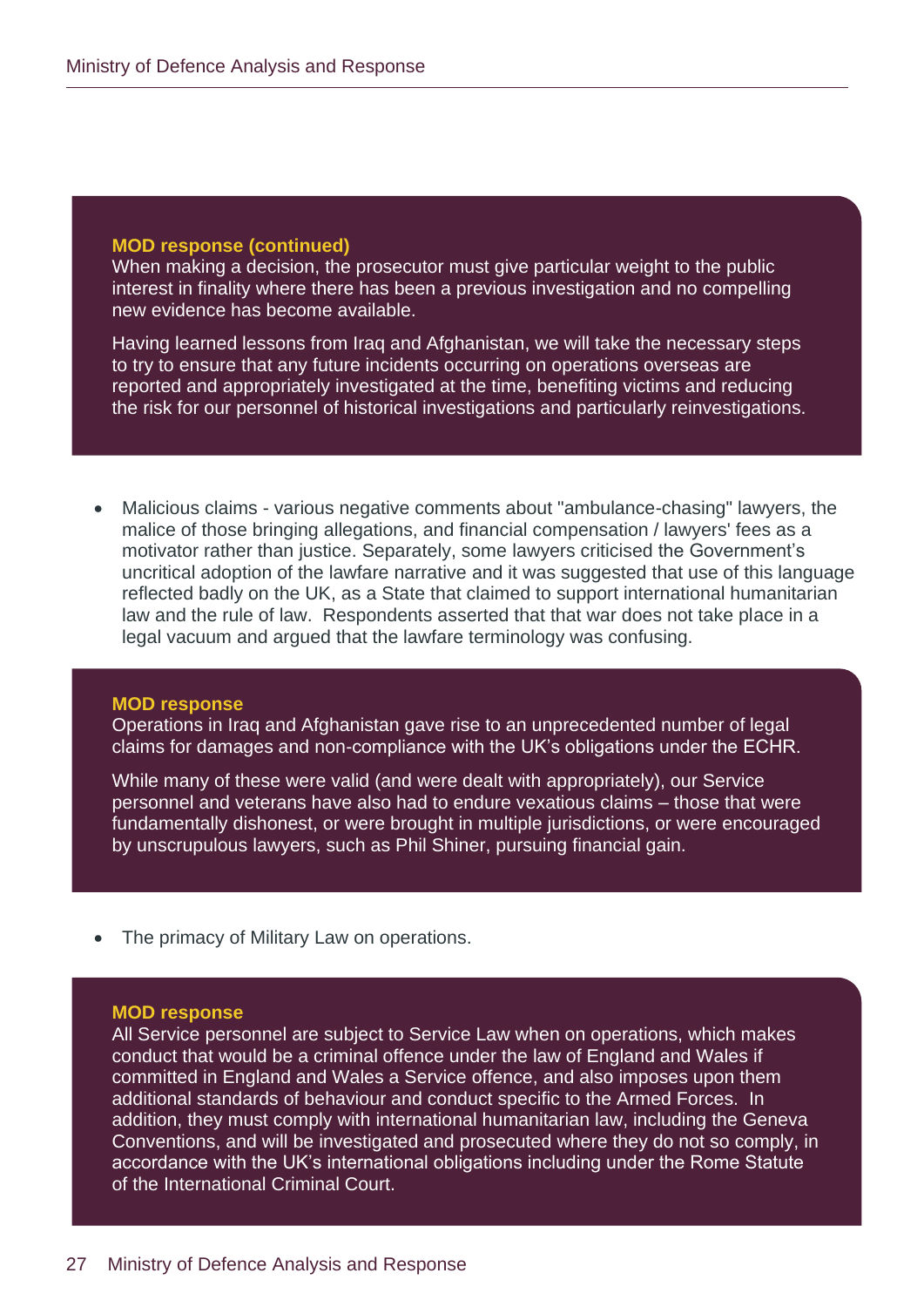• Chain of Command should also be held accountable, not just individuals.

#### **MOD response**

Where Service personnel are deployed on an operation, they are given training and directions as to the circumstances in which it might be appropriate for them to use force, including where this may involve causing serious injury or death; it is a significant responsibility. Any decision that a soldier may then take during the operation to use force is an individual decision for which they, and not their Commanding Officer, may then be held personally accountable if their actions are deemed to have been in breach of the criminal law of England and Wales, or international humanitarian law as set out in the Geneva Conventions. Commanding Officers may also be subject to disciplinary action, including Court Martial, in relation to serious allegations of wrongdoing by personnel under their command.

The welfare of Service personnel and veterans, and concerns that repeat investigations have a negative impact on mental wellbeing.

#### **MOD response**

We ensure that Service personnel and veterans are properly supported when they are affected by legal proceedings. We have a comprehensive package of support in place, which covers legal, welfare and pastoral support.

The MOD funds full and independent legal support and representation for as long as necessary for any individual who is accused of, or charged with, a criminal offence arising from their service on operations. We provide legal advice for people called to be witnesses at inquests and public inquiries.

We also provide logistical and financial support for those who need it to attend court and inquest hearings, and seek to provide welfare support to Service personnel and veterans through Veterans UK, Service charities and Regimental Associations.

• Despite it not being a measure included in the Consultation, some legal groups also took the opportunity to provide comments in relation to the reference in the Foreword to the intention to derogate from the ECHR before we embark on significant future military operations, where this is appropriate in the precise circumstances of the operation in question. They argued that it would lead to the perception that the UK is retreating from a full and unequivocal commitment to international rules-based systems, including the ECHR.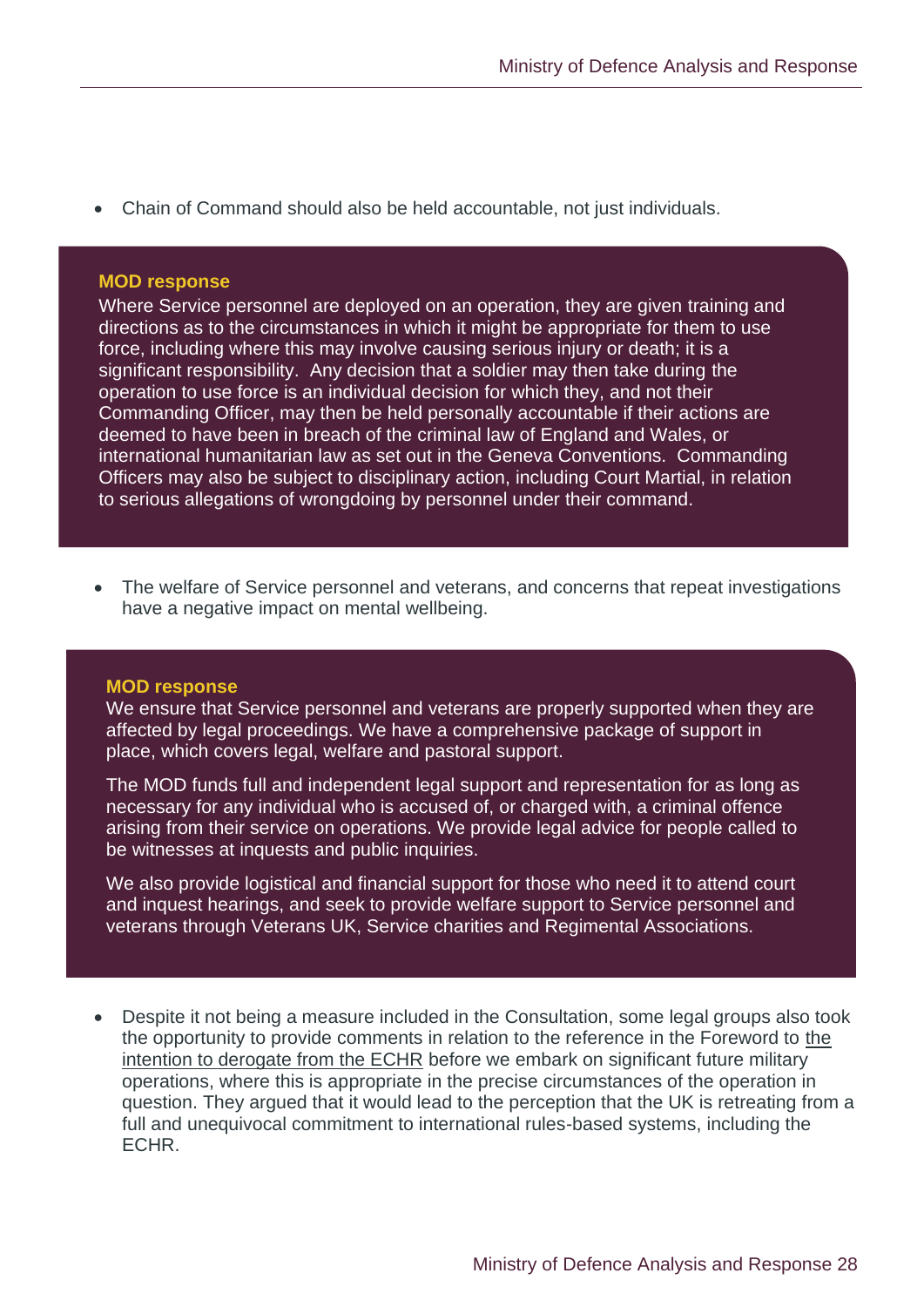The Overseas Operations Bill includes a measure requiring the Secretary of State to consider derogation in relation to significant overseas operations.

The recognition and protection of rights are fundamental values of the UK. Our human rights framework offers comprehensive, well-established, and effective protections within a clear constitutional and legal system.

As a signatory to the ECHR, there are certain rights which we must always remain bound by, such as the rights prohibiting torture and slavery. We will only consider derogating from those articles which allow derogation in specific circumstances, and on a case by case basis, where certain criteria are met.